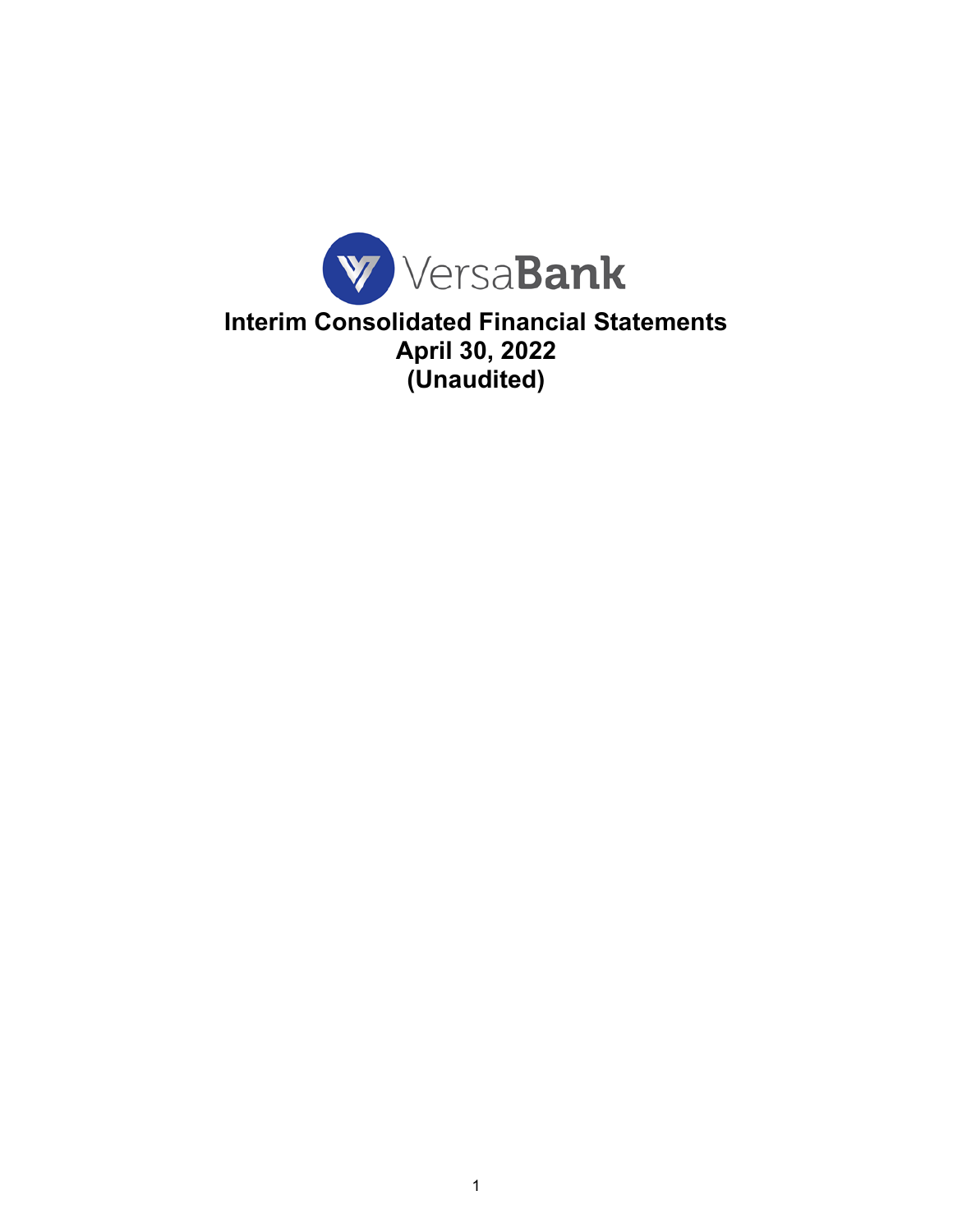Consolidated Balance Sheets (Unaudited)

## (thousands of Canadian dollars)

|                                                                                     | April 30                             | October 31                           | April 30                             |
|-------------------------------------------------------------------------------------|--------------------------------------|--------------------------------------|--------------------------------------|
| As at                                                                               | 2022                                 | 2021                                 | 2021                                 |
| <b>Assets</b>                                                                       |                                      |                                      |                                      |
| Cash<br>Loans, net of allowance for credit losses (note 4)<br>Other assets (note 5) | \$<br>198,157<br>2,450,276<br>43,713 | \$<br>271,523<br>2,103,050<br>40,513 | 272,428<br>\$<br>1,829,776<br>37,553 |
|                                                                                     | \$2,692,146                          | \$2,415,086                          | \$2,139,757                          |
| <b>Liabilities and Shareholders' Equity</b>                                         |                                      |                                      |                                      |
| Deposits                                                                            | \$2,124,916                          | \$1,853,204                          | \$1,679,273                          |
| Subordinated notes payable (note 6)                                                 | 98,410                               | 95,272                               | 94,392                               |
| Other liabilities (note 7)                                                          | 127,406                              | 134,504                              | 118,726                              |
|                                                                                     | 2,350,732                            | 2,082,980                            | 1,892,391                            |
| Shareholders' equity:                                                               |                                      |                                      |                                      |
| Share capital (note 8)                                                              | 242,086                              | 241,466                              | 166,404                              |
| Retained earnings                                                                   | 99,285                               | 90,644                               | 80,965                               |
| Accumulated other comprehensive income (loss)                                       | 43                                   | (4)                                  | (3)                                  |
|                                                                                     | 341,414                              | 332,106                              | 247,366                              |
|                                                                                     | \$2,692,146                          | \$2,415,086                          | \$2,139,757                          |

The accompanying notes are an integral part of these interim Consolidated Financial Statements.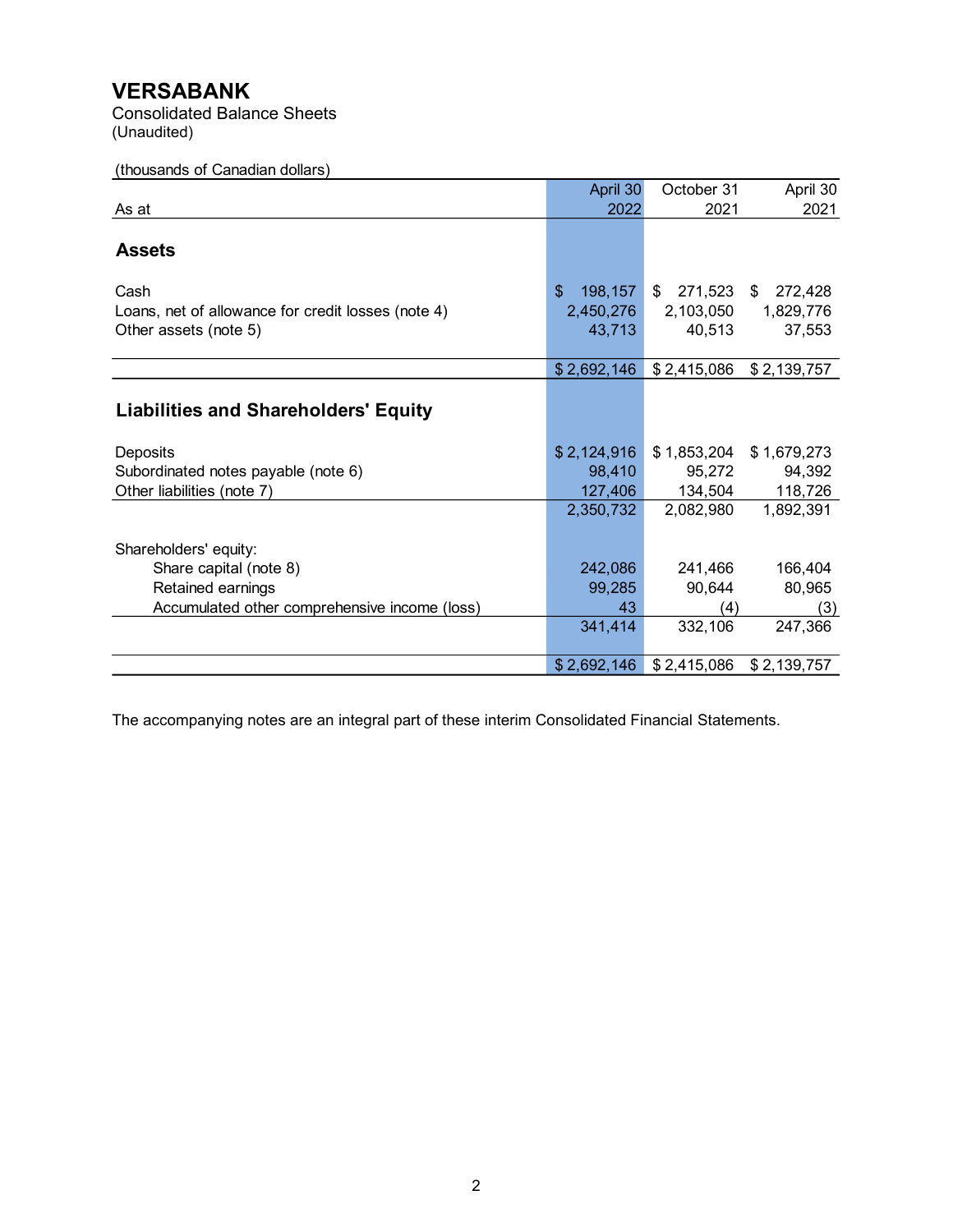Consolidated Statements of Income and Comprehensive Income (Unaudited)

(thousands of Canadian dollars, except per share amounts)

|                                                     |                          | for the three months ended |                     |               |                | for the six months ended |                 |
|-----------------------------------------------------|--------------------------|----------------------------|---------------------|---------------|----------------|--------------------------|-----------------|
|                                                     |                          | April 30                   | April 30            |               | April 30       |                          | April 30        |
|                                                     |                          | 2022                       | 2021                |               | 2022           |                          | 2021            |
|                                                     |                          |                            |                     |               |                |                          |                 |
| Interest income:                                    |                          |                            |                     |               |                |                          |                 |
| Loans                                               | \$                       | 25,472                     | \$<br>21,301        | \$            | 49,986         | \$                       | 42,387          |
| Other                                               |                          | 376                        | 348                 |               | 582            |                          | 777             |
|                                                     |                          | 25,848                     | $\overline{2}1,649$ |               | 50,568         |                          | 43,164          |
| Interest expense:                                   |                          |                            |                     |               |                |                          |                 |
| Deposits and other                                  |                          | 7,239                      | 6,414               |               | 13,708         |                          | 13,428          |
| Subordinated notes                                  |                          | 1,367                      | 140                 |               | 2,733          |                          | 267             |
|                                                     |                          | 8,606                      | 6,554               |               | 16,441         |                          | 13,695          |
| Net interest income                                 |                          | 17,242                     | 15,095              |               | 34,127         |                          | 29,469          |
| Non-interest income                                 |                          | 1,393                      | 875                 |               | 2,774          |                          | 1,923           |
| Total revenue                                       |                          | 18,635                     | 15,970              |               | 36,901         |                          | 31,392          |
|                                                     |                          |                            |                     |               |                |                          |                 |
| Provision for (recovery of) credit losses (note 4)  |                          | 78                         | (312)               |               | 80             |                          | (255)           |
|                                                     |                          | 18,557                     | 16,282              |               | 36,821         |                          | 31,647          |
|                                                     |                          |                            |                     |               |                |                          |                 |
| Non-interest expenses:                              |                          |                            |                     |               |                |                          |                 |
| Salaries and benefits                               |                          | 6,726                      | 4,953               |               | 12,809         |                          | 9,983           |
| General and administrative                          |                          | 4,019<br>1,022             | 2,383<br>1,006      |               | 7,643<br>1,951 |                          | 4,722           |
| Premises and equipment                              |                          | 11,767                     | 8,342               |               | 22,403         |                          | 1,724<br>16,429 |
|                                                     |                          |                            |                     |               |                |                          |                 |
| Income before income taxes                          |                          | 6,790                      | 7,940               |               | 14,418         |                          | 15,218          |
| Income tax provision (note 9)                       |                          | 1,847                      | 2,196               |               | 3,909          |                          | 4,184           |
|                                                     |                          |                            |                     |               |                |                          |                 |
| Net income                                          | $\overline{\mathcal{S}}$ | 4,943                      | \$<br>5,744         | \$            | 10,509         | \$                       | 11,034          |
| Other comprehensive income:                         |                          |                            |                     |               |                |                          |                 |
| Items that may subsequently be reclassified to net  |                          |                            |                     |               |                |                          |                 |
| income: Foreign exchange gain on translation of     |                          |                            |                     |               |                |                          |                 |
| foreign operations                                  |                          | 30                         | (3)                 |               | 43             |                          | (3)             |
|                                                     |                          |                            |                     |               |                |                          |                 |
| Comprehensive income                                | $\overline{\mathcal{S}}$ | 4,973                      | \$<br>5,741         | $\frac{1}{2}$ | 10,552         | \$                       | 11,031          |
|                                                     |                          |                            |                     |               |                |                          |                 |
| Basic and diluted income per common share (note 10) | \$                       | 0.17                       | \$<br>0.25          | \$            | 0.36           | \$                       | 0.47            |
| Weighted average number of                          |                          |                            |                     |               |                |                          |                 |
| common shares outstanding                           |                          | 27,441,082                 | 21,123,559          |               | 27,441,082     |                          | 21,123,559      |

The accompanying notes are an integral part of these interim Consolidated Financial Statements.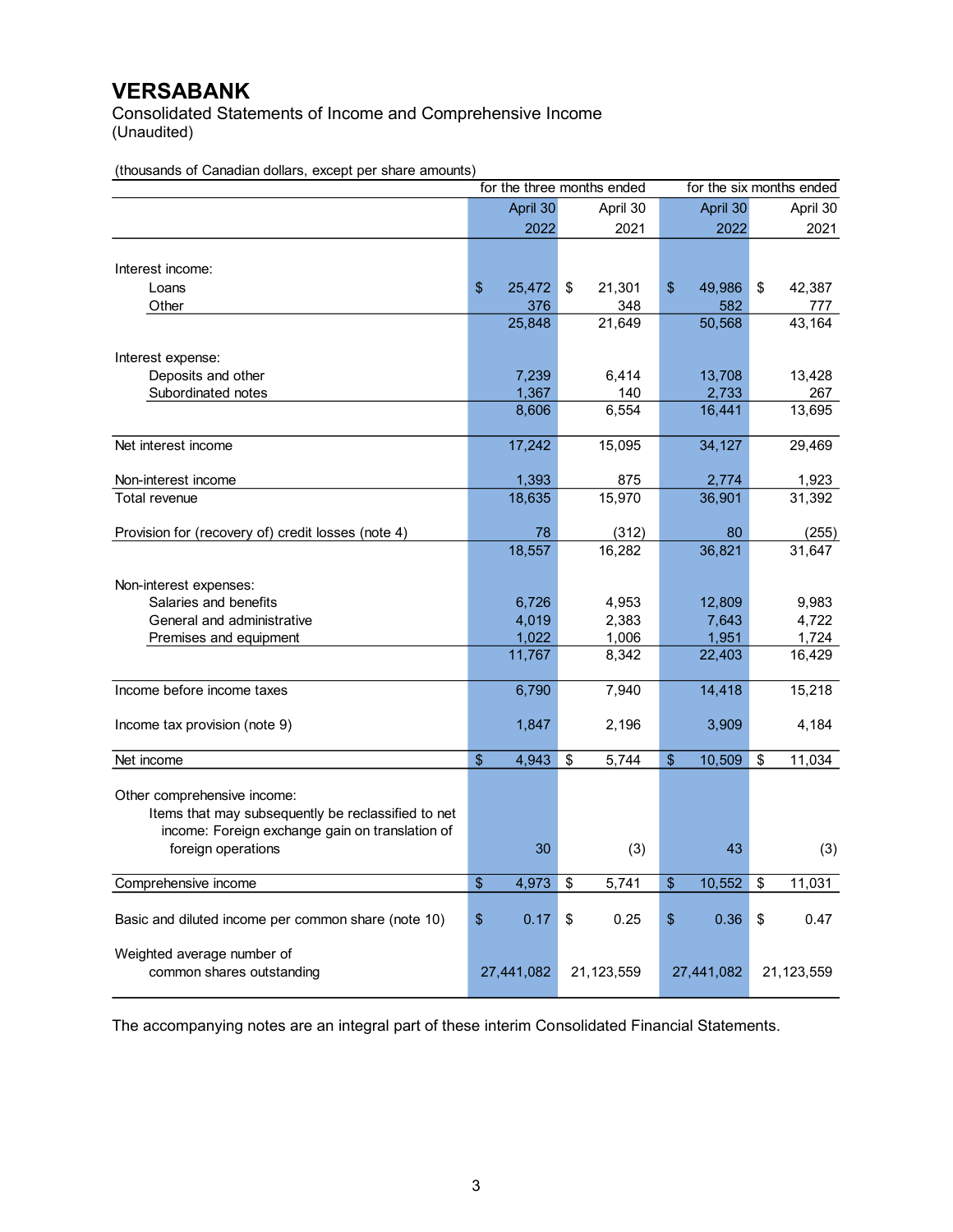Consolidated Statements of Changes in Shareholders' Equity (Unaudited)

(thousands of Canadian dollars)

| April 30<br>April 30<br>April 30<br>April 30<br>2022<br>2022<br>2021<br>2021<br>Common shares (note 8):<br>Balance, beginning and end of the period<br>$\frac{1}{2}$<br>227,674<br>152,612<br>227,674<br>\$<br>\$<br>\$<br>152,612<br>Preferred shares (note 8):<br>Series 1 preferred shares<br>\$<br>13,647<br>\$<br>\$<br>13,647<br>\$<br>Balance, beginning and end of the period<br>13,647<br>13,647<br>Series 3 preferred shares<br>\$<br>\$<br>\$<br>15,690<br>\$<br>15,690<br>Balance, beginning of the period<br>Redemption of preferred shares (note 8)<br>(15, 690)<br>(15,690)<br>Balance, end of the period<br>\$<br>\$<br>\$<br>\$<br>÷,<br>$\omega$<br>L,<br>$\blacksquare$<br>Contributed surplus:<br>\$<br>\$<br>\$<br>Balance, beginning of the period<br>\$<br>341<br>145<br>145<br>145<br>Fair value of stock-based compensation (note 8)<br>424<br>620<br>Balance, end of the period<br>$\mathfrak{S}$<br>\$<br>145<br>\$<br>765<br>\$<br>765<br>145<br>\$<br>166,404<br>\$<br>242,086<br>\$<br>\$<br>242,086<br>166,404<br>Total share capital<br>Retained earnings:<br>\$<br>95,276<br>\$<br>90,644<br>\$<br>73,194<br>Balance, beginning of the period<br>\$<br>77,414<br>Transfer of transaction costs on redemption of Series 3,<br>(1, 123)<br>preferred shares (note 8)<br>(1, 123)<br>11,034<br>5,744<br>Net income<br>4,943<br>10,509<br>(1,070)<br>(2, 140)<br>Dividends paid on common and preferred shares<br>(934)<br>(1,868)<br>99,285<br>80,965<br>99,285<br>Balance, end of the period<br>\$<br>\$<br>\$<br>\$<br>80,965<br>Accumulated other comprehensive income (loss):<br>\$<br>Balance, beginning of the period<br>\$<br>13<br>\$<br>\$<br>Other comprehensive income (loss)<br>30<br>(3)<br>43<br>(3)<br>\$<br>\$<br>\$<br>43<br>(3)<br>43<br>\$<br>(3)<br>Balance, end of the period<br>\$<br>341,414<br>\$<br>\$<br>Total shareholders' equity<br>247,366<br>341,414<br>\$<br>247,366 |  | for the three months ended |  |  | for the six months ended |
|------------------------------------------------------------------------------------------------------------------------------------------------------------------------------------------------------------------------------------------------------------------------------------------------------------------------------------------------------------------------------------------------------------------------------------------------------------------------------------------------------------------------------------------------------------------------------------------------------------------------------------------------------------------------------------------------------------------------------------------------------------------------------------------------------------------------------------------------------------------------------------------------------------------------------------------------------------------------------------------------------------------------------------------------------------------------------------------------------------------------------------------------------------------------------------------------------------------------------------------------------------------------------------------------------------------------------------------------------------------------------------------------------------------------------------------------------------------------------------------------------------------------------------------------------------------------------------------------------------------------------------------------------------------------------------------------------------------------------------------------------------------------------------------------------------------------------------------------------------------------------------------------------------------------------------|--|----------------------------|--|--|--------------------------|
|                                                                                                                                                                                                                                                                                                                                                                                                                                                                                                                                                                                                                                                                                                                                                                                                                                                                                                                                                                                                                                                                                                                                                                                                                                                                                                                                                                                                                                                                                                                                                                                                                                                                                                                                                                                                                                                                                                                                    |  |                            |  |  |                          |
|                                                                                                                                                                                                                                                                                                                                                                                                                                                                                                                                                                                                                                                                                                                                                                                                                                                                                                                                                                                                                                                                                                                                                                                                                                                                                                                                                                                                                                                                                                                                                                                                                                                                                                                                                                                                                                                                                                                                    |  |                            |  |  |                          |
|                                                                                                                                                                                                                                                                                                                                                                                                                                                                                                                                                                                                                                                                                                                                                                                                                                                                                                                                                                                                                                                                                                                                                                                                                                                                                                                                                                                                                                                                                                                                                                                                                                                                                                                                                                                                                                                                                                                                    |  |                            |  |  |                          |
|                                                                                                                                                                                                                                                                                                                                                                                                                                                                                                                                                                                                                                                                                                                                                                                                                                                                                                                                                                                                                                                                                                                                                                                                                                                                                                                                                                                                                                                                                                                                                                                                                                                                                                                                                                                                                                                                                                                                    |  |                            |  |  |                          |
|                                                                                                                                                                                                                                                                                                                                                                                                                                                                                                                                                                                                                                                                                                                                                                                                                                                                                                                                                                                                                                                                                                                                                                                                                                                                                                                                                                                                                                                                                                                                                                                                                                                                                                                                                                                                                                                                                                                                    |  |                            |  |  |                          |
|                                                                                                                                                                                                                                                                                                                                                                                                                                                                                                                                                                                                                                                                                                                                                                                                                                                                                                                                                                                                                                                                                                                                                                                                                                                                                                                                                                                                                                                                                                                                                                                                                                                                                                                                                                                                                                                                                                                                    |  |                            |  |  |                          |
|                                                                                                                                                                                                                                                                                                                                                                                                                                                                                                                                                                                                                                                                                                                                                                                                                                                                                                                                                                                                                                                                                                                                                                                                                                                                                                                                                                                                                                                                                                                                                                                                                                                                                                                                                                                                                                                                                                                                    |  |                            |  |  |                          |
|                                                                                                                                                                                                                                                                                                                                                                                                                                                                                                                                                                                                                                                                                                                                                                                                                                                                                                                                                                                                                                                                                                                                                                                                                                                                                                                                                                                                                                                                                                                                                                                                                                                                                                                                                                                                                                                                                                                                    |  |                            |  |  |                          |
|                                                                                                                                                                                                                                                                                                                                                                                                                                                                                                                                                                                                                                                                                                                                                                                                                                                                                                                                                                                                                                                                                                                                                                                                                                                                                                                                                                                                                                                                                                                                                                                                                                                                                                                                                                                                                                                                                                                                    |  |                            |  |  |                          |
|                                                                                                                                                                                                                                                                                                                                                                                                                                                                                                                                                                                                                                                                                                                                                                                                                                                                                                                                                                                                                                                                                                                                                                                                                                                                                                                                                                                                                                                                                                                                                                                                                                                                                                                                                                                                                                                                                                                                    |  |                            |  |  |                          |
|                                                                                                                                                                                                                                                                                                                                                                                                                                                                                                                                                                                                                                                                                                                                                                                                                                                                                                                                                                                                                                                                                                                                                                                                                                                                                                                                                                                                                                                                                                                                                                                                                                                                                                                                                                                                                                                                                                                                    |  |                            |  |  |                          |
|                                                                                                                                                                                                                                                                                                                                                                                                                                                                                                                                                                                                                                                                                                                                                                                                                                                                                                                                                                                                                                                                                                                                                                                                                                                                                                                                                                                                                                                                                                                                                                                                                                                                                                                                                                                                                                                                                                                                    |  |                            |  |  |                          |
|                                                                                                                                                                                                                                                                                                                                                                                                                                                                                                                                                                                                                                                                                                                                                                                                                                                                                                                                                                                                                                                                                                                                                                                                                                                                                                                                                                                                                                                                                                                                                                                                                                                                                                                                                                                                                                                                                                                                    |  |                            |  |  |                          |
|                                                                                                                                                                                                                                                                                                                                                                                                                                                                                                                                                                                                                                                                                                                                                                                                                                                                                                                                                                                                                                                                                                                                                                                                                                                                                                                                                                                                                                                                                                                                                                                                                                                                                                                                                                                                                                                                                                                                    |  |                            |  |  |                          |
|                                                                                                                                                                                                                                                                                                                                                                                                                                                                                                                                                                                                                                                                                                                                                                                                                                                                                                                                                                                                                                                                                                                                                                                                                                                                                                                                                                                                                                                                                                                                                                                                                                                                                                                                                                                                                                                                                                                                    |  |                            |  |  |                          |
|                                                                                                                                                                                                                                                                                                                                                                                                                                                                                                                                                                                                                                                                                                                                                                                                                                                                                                                                                                                                                                                                                                                                                                                                                                                                                                                                                                                                                                                                                                                                                                                                                                                                                                                                                                                                                                                                                                                                    |  |                            |  |  |                          |
|                                                                                                                                                                                                                                                                                                                                                                                                                                                                                                                                                                                                                                                                                                                                                                                                                                                                                                                                                                                                                                                                                                                                                                                                                                                                                                                                                                                                                                                                                                                                                                                                                                                                                                                                                                                                                                                                                                                                    |  |                            |  |  |                          |
|                                                                                                                                                                                                                                                                                                                                                                                                                                                                                                                                                                                                                                                                                                                                                                                                                                                                                                                                                                                                                                                                                                                                                                                                                                                                                                                                                                                                                                                                                                                                                                                                                                                                                                                                                                                                                                                                                                                                    |  |                            |  |  |                          |
|                                                                                                                                                                                                                                                                                                                                                                                                                                                                                                                                                                                                                                                                                                                                                                                                                                                                                                                                                                                                                                                                                                                                                                                                                                                                                                                                                                                                                                                                                                                                                                                                                                                                                                                                                                                                                                                                                                                                    |  |                            |  |  |                          |
|                                                                                                                                                                                                                                                                                                                                                                                                                                                                                                                                                                                                                                                                                                                                                                                                                                                                                                                                                                                                                                                                                                                                                                                                                                                                                                                                                                                                                                                                                                                                                                                                                                                                                                                                                                                                                                                                                                                                    |  |                            |  |  |                          |
|                                                                                                                                                                                                                                                                                                                                                                                                                                                                                                                                                                                                                                                                                                                                                                                                                                                                                                                                                                                                                                                                                                                                                                                                                                                                                                                                                                                                                                                                                                                                                                                                                                                                                                                                                                                                                                                                                                                                    |  |                            |  |  |                          |
|                                                                                                                                                                                                                                                                                                                                                                                                                                                                                                                                                                                                                                                                                                                                                                                                                                                                                                                                                                                                                                                                                                                                                                                                                                                                                                                                                                                                                                                                                                                                                                                                                                                                                                                                                                                                                                                                                                                                    |  |                            |  |  |                          |
|                                                                                                                                                                                                                                                                                                                                                                                                                                                                                                                                                                                                                                                                                                                                                                                                                                                                                                                                                                                                                                                                                                                                                                                                                                                                                                                                                                                                                                                                                                                                                                                                                                                                                                                                                                                                                                                                                                                                    |  |                            |  |  |                          |
|                                                                                                                                                                                                                                                                                                                                                                                                                                                                                                                                                                                                                                                                                                                                                                                                                                                                                                                                                                                                                                                                                                                                                                                                                                                                                                                                                                                                                                                                                                                                                                                                                                                                                                                                                                                                                                                                                                                                    |  |                            |  |  |                          |
|                                                                                                                                                                                                                                                                                                                                                                                                                                                                                                                                                                                                                                                                                                                                                                                                                                                                                                                                                                                                                                                                                                                                                                                                                                                                                                                                                                                                                                                                                                                                                                                                                                                                                                                                                                                                                                                                                                                                    |  |                            |  |  |                          |
|                                                                                                                                                                                                                                                                                                                                                                                                                                                                                                                                                                                                                                                                                                                                                                                                                                                                                                                                                                                                                                                                                                                                                                                                                                                                                                                                                                                                                                                                                                                                                                                                                                                                                                                                                                                                                                                                                                                                    |  |                            |  |  |                          |
|                                                                                                                                                                                                                                                                                                                                                                                                                                                                                                                                                                                                                                                                                                                                                                                                                                                                                                                                                                                                                                                                                                                                                                                                                                                                                                                                                                                                                                                                                                                                                                                                                                                                                                                                                                                                                                                                                                                                    |  |                            |  |  |                          |

The accompanying notes are an integral part of these interim Consolidated Financial Statements.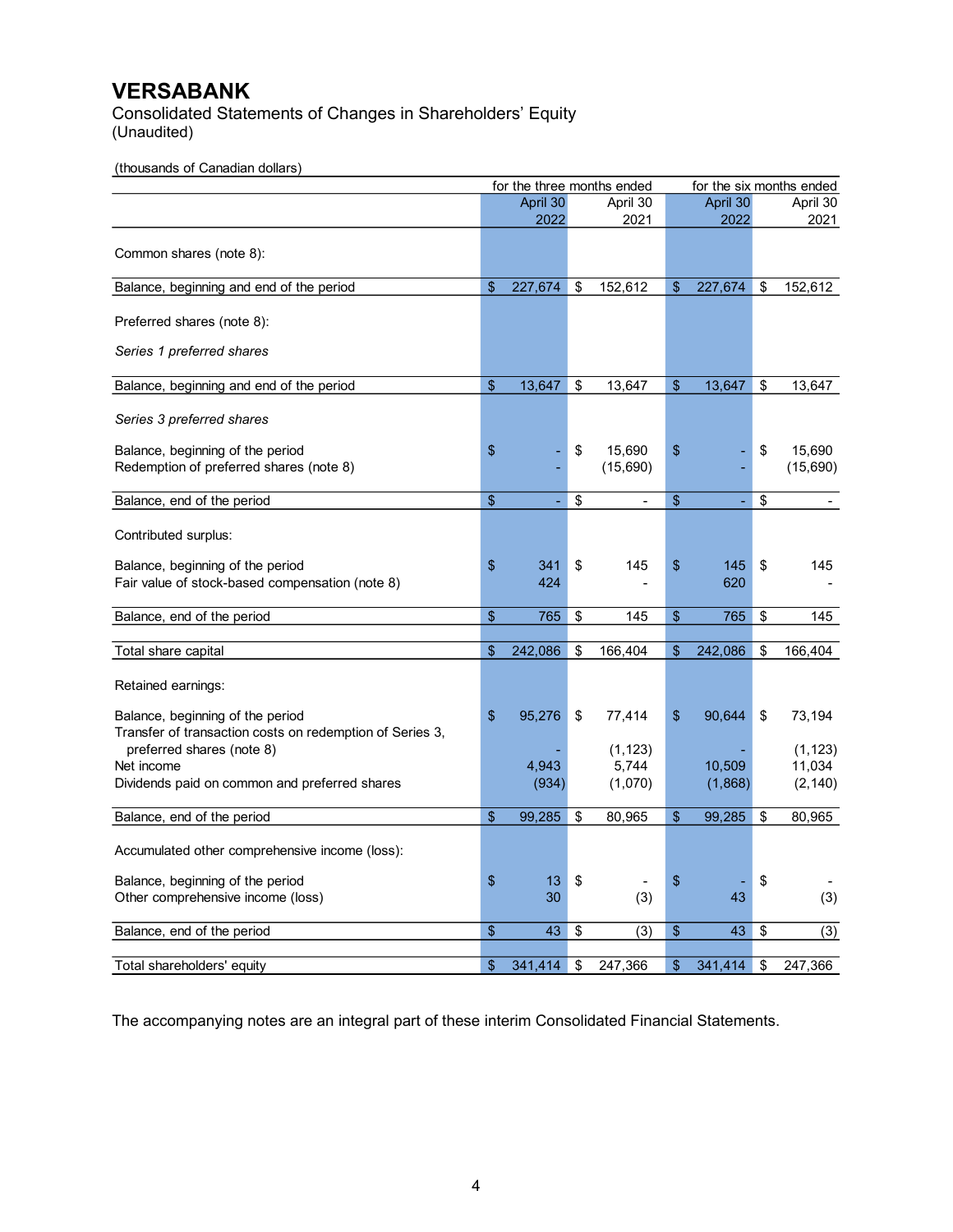Consolidated Statements of Cash Flows (Unaudited)

|                                             | April 30      | April 30      |
|---------------------------------------------|---------------|---------------|
|                                             | 2022          | 2021          |
| Cash provided by (used in):                 |               |               |
|                                             |               |               |
| Operations:                                 |               |               |
| Net income                                  | 10,509<br>\$  | \$<br>11,034  |
| Adjustments to determine net cash flows:    |               |               |
| Items not involving cash:                   |               |               |
| Provision for (recovery of) credit losses   | 80            | (139)         |
| Stock-based compensation                    | 620           |               |
| Income tax provision                        | 3,909         | 4,184         |
| Interest income                             | (50, 568)     | (43, 164)     |
| Interest expense                            | 16,441        | 13,695        |
| Amortization                                | 973           | 821           |
| Foreign exchange rate changes on debt       | 3,060         |               |
| Foreign exchange rate changes on cash       | (1, 172)      |               |
| Interest received                           | 47,681        | 41,372        |
| Interest paid                               | (19, 329)     | (19, 402)     |
| Income taxes paid                           | (4, 182)      | (539)         |
| Change in operating assets and liabilities: |               |               |
| Loans                                       | (344, 431)    | (172, 895)    |
| Deposits                                    | 274,708       | 117,312       |
| Change in other assets and liabilities      | (10, 326)     | 10,790        |
|                                             | (72, 027)     | (36, 931)     |
| Purchase of investment:                     |               |               |
| Acquisition of DBG, net of cash acquired    |               | (7, 473)      |
| Purchase of investment (note 5)             |               | (953)         |
| Purchase of property and equipment          | (195)         | (67)          |
|                                             | (195)         | (8, 493)      |
| Financing:                                  |               |               |
| Issuance of subordinated notes payable,     |               |               |
| net of issue costs (note 6)                 |               | 89,498        |
| Redemption of preferred shares (note 8)     |               |               |
|                                             |               | (16, 813)     |
| Repayment of loan assumed from DBG          |               | (1, 410)      |
| Redemption of securitization liability      |               | (8,631)       |
| Dividends paid                              | (1,868)       | (2, 140)      |
| Repayment of lease obligations              | (448)         | (296)         |
|                                             | (2,316)       | 60,208        |
| Change in cash                              | (74, 538)     | 14,784        |
| Effect of exchange rate changes on cash     | 1,172         |               |
| Cash, beginning of the period               | 271,523       | 257,644       |
|                                             | \$<br>198,157 | \$<br>272,428 |
| Cash, end of the period                     |               |               |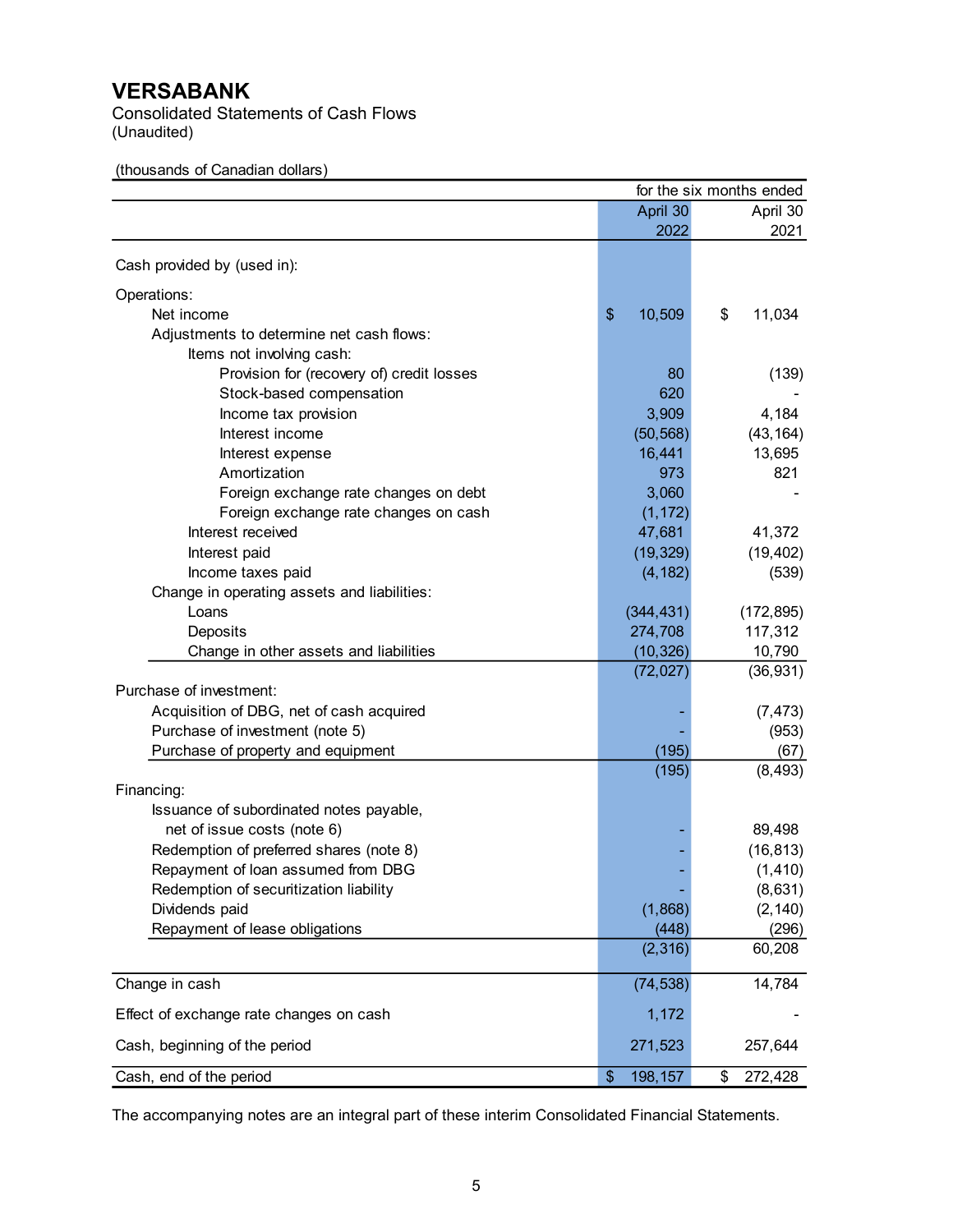#### **1. Reporting entity:**

VersaBank (the "Bank") operates as a Schedule I bank under the *Bank Act (Canada)* and is regulated by the Office of the Superintendent of Financial Institutions ("OSFI"). The Bank, whose shares trade on the Toronto Stock Exchange and NASDAQ Stock Exchange, provides commercial lending and banking services to select niche markets in Canada and the United States as well as cybersecurity services through the operations of its wholly owned subsidiary DRT Cyber Inc. The Bank's management has established two reportable operating segments, those being Digital Banking and DRTC (cybersecurity services). Details of the Bank's segment reporting are set out in note 16.

The Bank is incorporated in Canada, and maintains its registered head office at Suite 2002, 140 Fullarton Street, London, Ontario, Canada, N6A 5P2.

#### **2. Basis of preparation:**

a) Statement of compliance:

These interim Consolidated Financial Statements have been prepared in accordance with International Financial Reporting Standards ("IFRS") as issued by the International Accounting Standards Board ("IASB") and have been prepared in accordance with International Accounting Standard ("IAS") 34 *– Interim Financial Reporting* and do not include all of the information required for full annual financial statements*.*  These interim Consolidated Financial Statements should be read in conjunction with the Bank's audited Consolidated Financial Statements for the year ended October 31, 2021.

The interim Consolidated Financial Statements for the three and six months ended April 30, 2022 and 2021 were approved by the Audit Committee of the Board of Directors on May 30, 2022.

b) Basis of measurement:

These interim Consolidated Financial Statements have been prepared on the historical cost basis except for the investment in Canada Stablecorp Inc. which is measured at fair value through other comprehensive income (see note 5).

c) Functional and presentation currency:

These interim Consolidated Financial Statements are presented in Canadian dollars, which is the Bank's functional currency. Functional currency is also determined for each of the Bank's subsidiaries and items included in the interim financial statements of the subsidiaries are measured using their functional currency.

d) Use of estimates and judgements:

In preparing these interim Consolidated Financial Statements, management has exercised judgement and developed estimates in applying accounting policies and generating reported amounts of assets and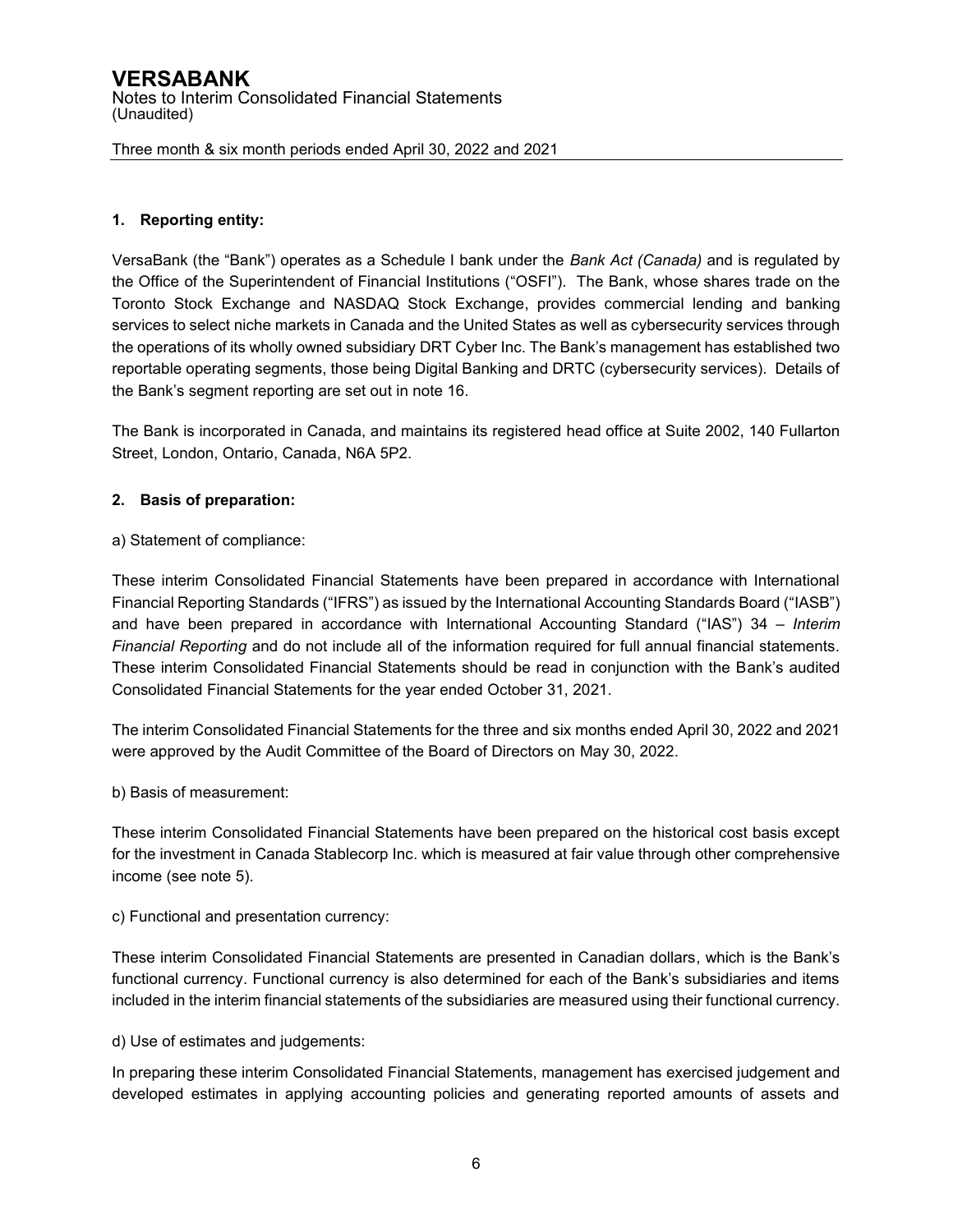liabilities at the date of the financial statements and income and expenses during the reporting periods. Significant judgement was applied in assessing significant changes in credit risk on financial assets and in the selection of relevant forward-looking information in assessing the Bank's allowance for expected credit losses on its financial assets as described in note 4 – Loans. Estimates are applied in the determination of the allowance for expected credit losses on financial assets and the measurement of deferred income taxes. It is reasonably possible, on the basis of existing knowledge, that actual results may vary from that expected in the development of these estimates. This could result in material adjustments to the carrying amounts of assets and/or liabilities affected in the future.

Estimates were applied by management in determining the fair value of stock options granted in the current quarter as described in note 8.

Available forward-looking information, including forecast macroeconomic indicator and industry performance trend data remain somewhat dynamic and are influenced by a number of factors, including, but not limited to, the velocity and magnitude of monetary policy tightening and the impact of same on inflation levels and consumers' ability to service household debt, the endurance of a tight labour market, geo-political risk precipitated by the crisis in Ukraine and the impact of the crisis on global supply chains as well as the emergence and impact of new variants of COVID-19. The dynamic nature of these macroeconomic influences and the trends exhibited by the available forward looking information derived from same results in the assumptions, judgements and estimates made by management in the preparation of these interim Consolidated Financial Statements being subject to some uncertainty.

Estimates and their underlying assumptions are reviewed on an ongoing basis. Revisions to accounting estimates are applied prospectively once they are known.

#### **3. Significant accounting policies and future accounting changes:**

The accounting policies applied by the Bank in these interim Consolidated Financial Statements are the same as those applied by the Bank as at and for the year ended October 31, 2021 and are detailed in note 3 of the Bank's 2021 audited Consolidated Financial Statements. During the current year the Bank updated or incorporated the following significant accounting policies:

#### Segment reporting:

Effective the quarter ended January 31, 2022, the Bank is presenting segmented information in its Consolidated Financial Statements in accordance with IFRS 8 *Segment Reporting*. The Bank's management has established two reportable operating segments, those being Digital Banking and DRTC (cybersecurity services). Details of the Bank's segment reporting are set out in note 16.

#### **4. Loans:**

The Bank organizes its lending portfolio into the following four broad asset categories: Point of Sale Loans and Leases, Commercial Real Estate Mortgages, Commercial Real Estate Loans, and Public Sector and Other Financing. These categories have been established in the Bank's proprietary, internally developed asset management system and have been designed to catalogue individual lending assets as a function primarily of their key risk drivers, the nature of the underlying collateral, and the applicable market segment.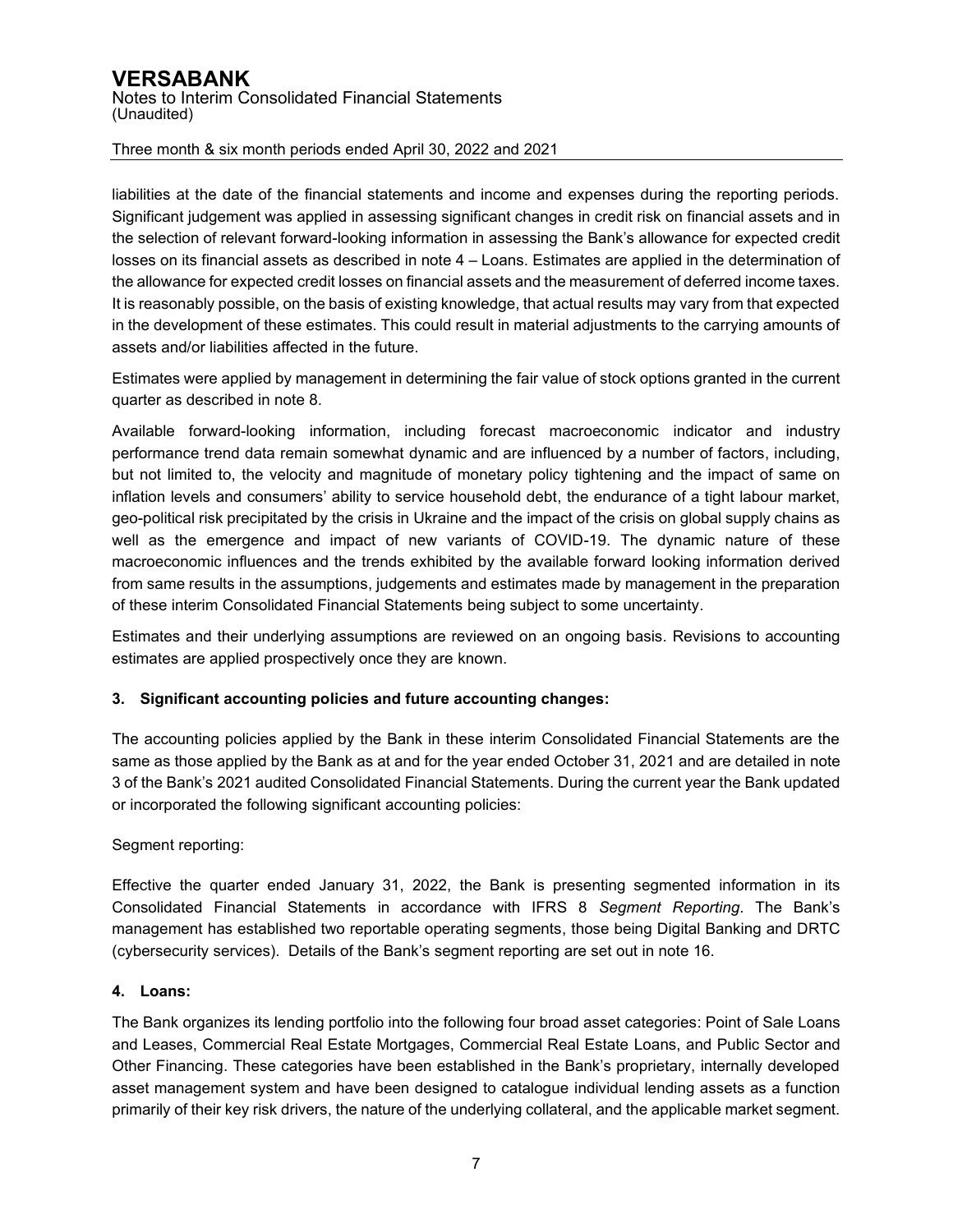The **Point-of-Sale Loans and Leases ("POS Financing")** asset category is comprised of Point of Sale Loan and Lease Receivables acquired from the Bank's broad network of origination and servicing partners as well as Warehouse Loans that provide bridge financing to the Bank's origination and servicing partners for the purpose of accumulating and seasoning practical volumes of individual loans and leases prior to the Bank purchasing the cashflow receivables derived from same.

The **Commercial Real Estate Mortgages ("CRE Mortgages")** asset category is comprised of Commercial and Residential Construction Mortgages, Commercial Term Mortgages, Commercial Insured Mortgages and Land Mortgages. While all of these loans would be considered commercial loans or business-tobusiness loans, the underlying credit risk exposure is diversified across both the commercial and retail market segments, and further, the portfolio benefits from diversity in its underlying security in the form of a broad range of collateral properties.

The **Commercial Real Estate Loans ("CRE Loans")** asset category is comprised primarily of Condominium Corporation Financing loans.

The **Public Sector and Other Financing ("PSOF")** asset category is comprised primarily of Public Sector Loans and Leases, a small balance of Corporate Loans and Leases and Single Family Residential Conventional and Insured Mortgages.

a) Summary of loans and allowance for credit losses:

| (thousands of Canadian dollars)                 |                  |             |             |
|-------------------------------------------------|------------------|-------------|-------------|
|                                                 | April 30         | October 31  | April 30    |
|                                                 | 2022             | 2021        | 2021        |
|                                                 |                  |             |             |
|                                                 |                  |             |             |
| Point-of-sale loans and leases                  | \$<br>1,610,336  | \$1,279,576 | \$1,067,135 |
| Commercial real estate mortgages                | 782,274          | 757,576     | 686,909     |
| Commercial real estate loans                    | 14,065           | 26,569      | 34,897      |
| Public sector and other financing               | 35,529           | 32,587      | 35,362      |
|                                                 | 2,442,204        | 2,096,308   | 1,824,303   |
|                                                 |                  |             |             |
| Allowance for credit losses                     | (1, 533)         | (1, 453)    | (1,636)     |
| Accrued interest                                | 9,605            | 8.195       | 7,109       |
|                                                 |                  |             |             |
| Total loans, net of allowance for credit losses | 2.450.276<br>\$. | \$2,103,050 | \$1.829.776 |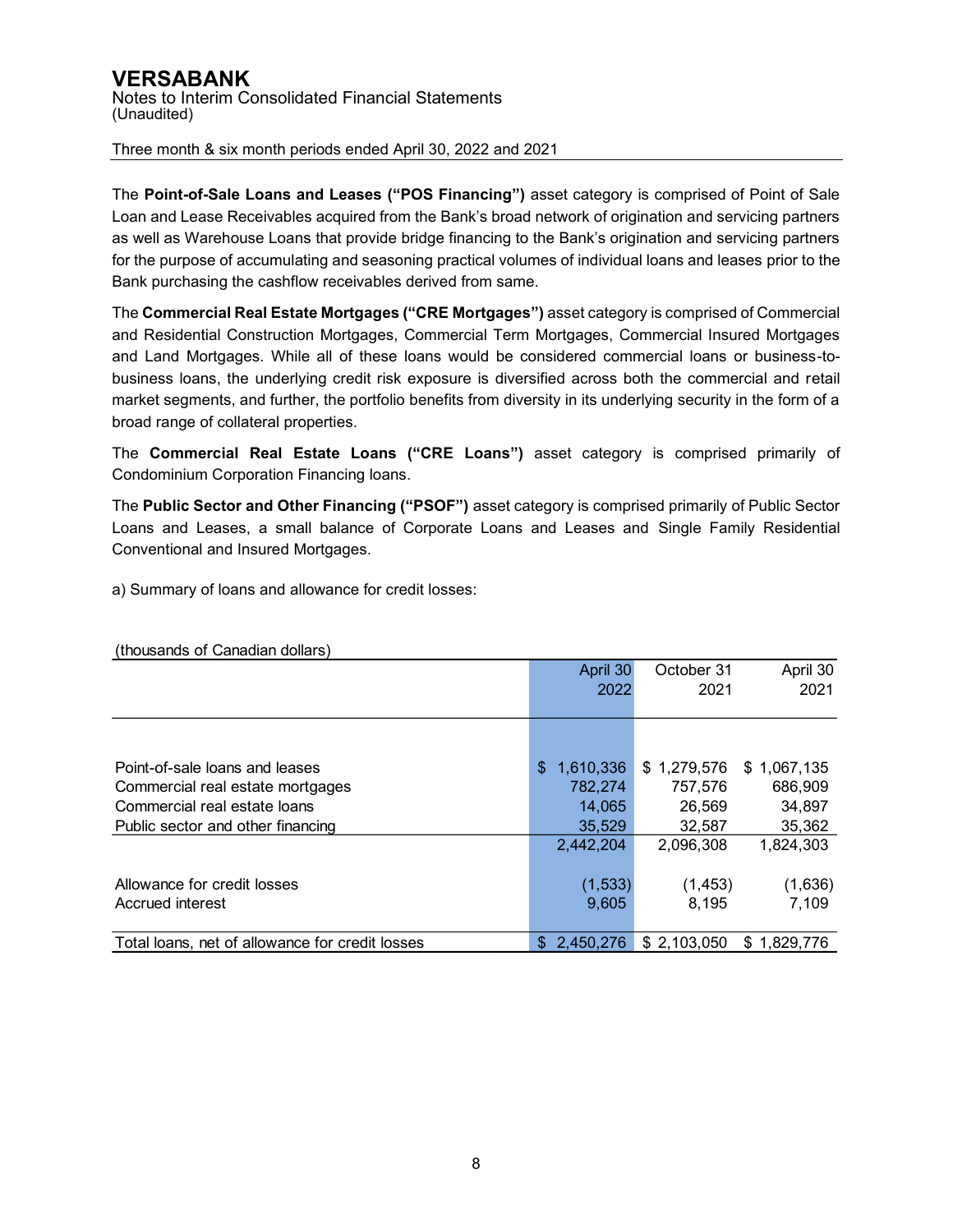### **VERSABANK** Notes to Interim Consolidated Financial Statements (Unaudited)

Three month & six month periods ended April 30, 2022 and 2021

|                                         |                |     | As at April 30, 2022 |      |         |               | As at October 31, 2021 |             |    |          |      |                          |    |             |
|-----------------------------------------|----------------|-----|----------------------|------|---------|---------------|------------------------|-------------|----|----------|------|--------------------------|----|-------------|
| (thousands of Canadian dollars)         | Stage 1        |     | Stage 2              |      | Stage 3 | <b>Total</b>  |                        | Stage 1     |    | Stage 2  |      | Stage 3                  |    | Total       |
| Point-of-sale loans and leases          | \$1,607,427    |     | \$<br>2,909          | - \$ | ۰.      | \$1,610,336   |                        | \$1,277,011 | \$ | 2,565    | - \$ | ٠                        |    | \$1,279,576 |
| <b>ECL</b> allowance                    | 419            |     | ٠                    |      |         | 419           |                        | 275         |    |          |      |                          |    | 275         |
| <b>EL %</b>                             | 0.03%          |     | 0.00%                |      | 0.00%   | 0.03%         |                        | 0.02%       |    | $0.00\%$ |      | $0.00\%$                 |    | 0.02%       |
| <b>Commercial real estate mortgages</b> | 730.015<br>\$. |     | \$<br>52,259         | \$.  |         | \$<br>782.274 | \$                     | 694.869     | \$ | 62,707   | - \$ | ٠                        | \$ | 757,576     |
| <b>ECL</b> allowance                    |                | 948 | 101                  |      |         | 1.049         |                        | 980         |    | 134      |      | $\overline{\phantom{a}}$ |    | 1,114       |
| <b>EL %</b>                             | 0.13%          |     | 0.19%                |      | 0.00%   | 0.13%         |                        | 0.14%       |    | 0.21%    |      | $0.00\%$                 |    | 0.15%       |
| <b>Commercial real estate loans</b>     | \$<br>14.065   |     | \$.                  | \$   |         | \$<br>14,065  | \$                     | 26,569      | \$ |          | \$   | $\overline{\phantom{a}}$ | \$ | 26,569      |
| <b>ECL</b> allowance                    |                | 40  | -                    |      |         | 40            |                        | 45          |    | -        |      | $\overline{\phantom{0}}$ |    | 45          |
| <b>EL %</b>                             | 0.28%          |     | $0.00\%$             |      | 0.00%   | 0.28%         |                        | 0.17%       |    | $0.00\%$ |      | $0.00\%$                 |    | 0.17%       |
| Public sector and other financing       | \$<br>35,343   |     | 186<br>\$            | - \$ |         | \$<br>35,529  | \$                     | 32,507      | \$ | 80       | \$   | $\overline{\phantom{a}}$ | \$ | 32,587      |
| <b>ECL</b> allowance                    |                | 24  |                      |      |         | 25            |                        | 16          |    | 3        |      |                          |    | 19          |
| <b>EL %</b>                             | 0.07%          |     | 0.54%                |      | 0.00%   | 0.07%         |                        | 0.05%       |    | 3.75%    |      | $0.00\%$                 |    | 0.06%       |
| <b>Total loans</b>                      | \$2,386,850    |     | 55.354<br>\$         | \$   | ۰.      | \$2,442,204   |                        | \$2,030,956 | \$ | 65.352   | - \$ | ٠                        |    | \$2,096,308 |
| <b>Total ECL allowance</b>              | 1.431          |     | 102                  |      |         | 1,533         |                        | 1,316       |    | 137      |      |                          |    | 1,453       |
| Total EL %                              | 0.06%          |     | 0.18%                |      | 0.00%   | 0.06%         |                        | 0.06%       |    | 0.21%    |      | $0.00\%$                 |    | 0.07%       |

The following table provides a summary of loan amounts, expected credit loss allowance amounts, and expected loss rates by lending asset category:

The Bank's maximum exposure to credit risk is the carrying value of its financial assets. The Bank holds security against the majority of its loans in the form of mortgage interests over property, other registered securities over assets, guarantees or cash reserves on loan and lease receivables included in the POS Financing portfolio (see note 7).

#### *Allowance for Credit Losses*

The Bank must maintain an allowance for expected credit losses ("ECL") that is adequate, in management's opinion, to absorb all credit related losses in the Bank's lending and treasury portfolios. Under IFRS 9 the Bank's ECL is estimated using the expected credit loss methodology and is comprised of expected credit losses recognized on both performing loans, and non-performing, or impaired loans even if no actual loss event has occurred.

#### *Assessment of significant increase in credit risk ("SICR")*

At each reporting date, the Bank assesses whether or not there has been a SICR for loans since initial recognition by comparing, at the reporting date, the risk of default occurring over the remaining expected life against the risk of default at initial recognition.

SICR is a function of the loan's internal risk rating assignment, internal watchlist status, loan review status and delinquency status which are updated as necessary in response to changes including, but not limited to, changes in macroeconomic and/or market conditions, changes in a borrower's credit risk profile, and changes in the strength of the underlying security, including guarantor status, if a guarantor exists.

Quantitative models may not always be able to capture all reasonable and supportable information that may indicate a SICR. As a result, qualitative factors may be considered to supplement such a gap.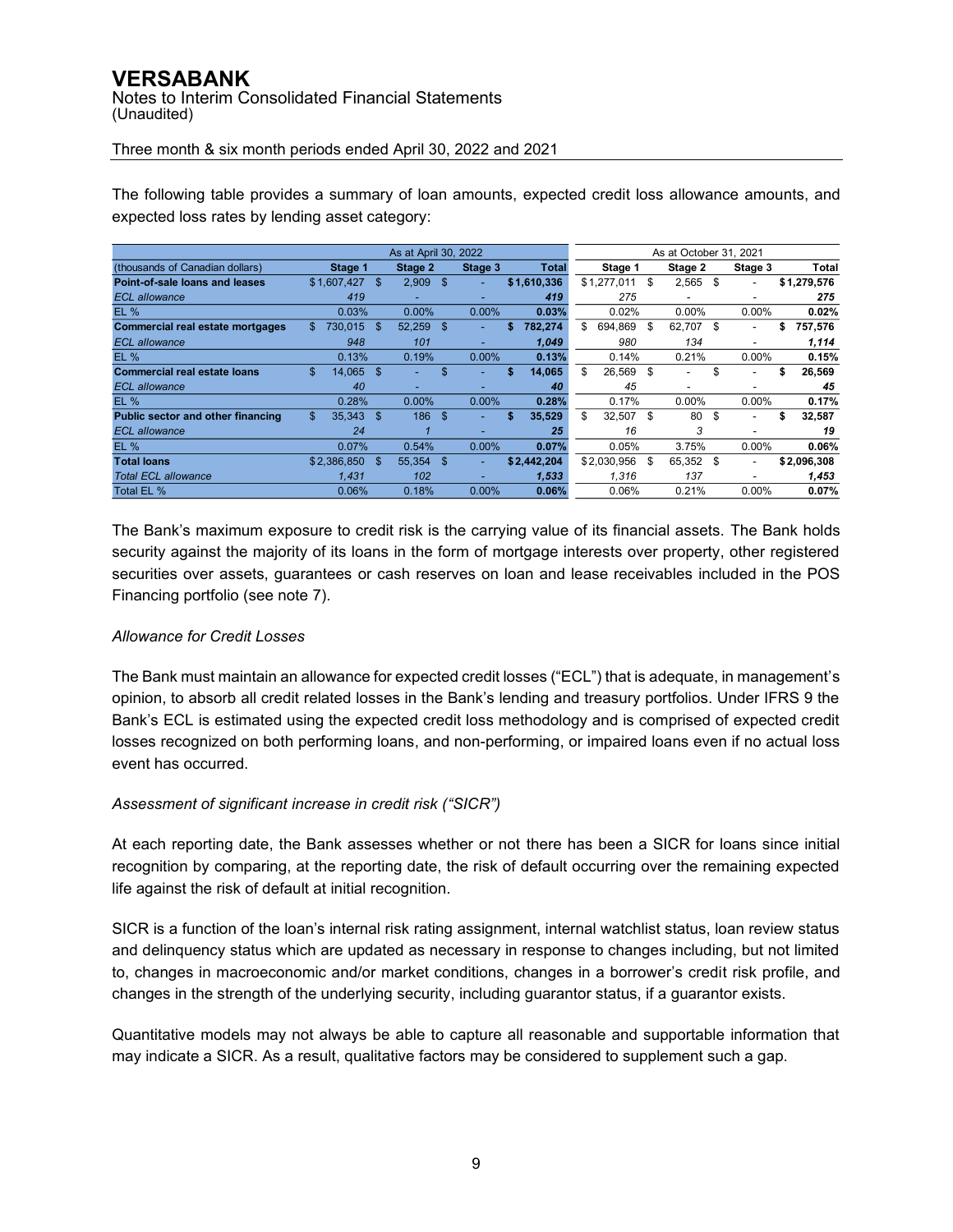Examples include changes in adjudication criteria for a particular group of borrowers or asset categories or changes in portfolio composition as well as changes in Canadian macroeconomic trends attributable to changes in monetary policy, inflation, employment rates, consumer behaviour and public health advice related to the continued management of the impact of new variants of COVID-19.

#### *Expected credit loss model - Estimation of expected credit losses*

Expected credit losses are an estimate of a loan's expected cash shortfalls discounted at the effective interest rate, where a cash shortfall is the difference between the contractual cash flows that are due to the Bank and the cash flows that the Bank actually expects to receive.

#### *Forward-Looking Information*

The Bank incorporates the impact of future economic conditions, or more specifically forward-looking information into the estimation of expected credit losses at the credit risk parameter level. This is accomplished via the credit risk parameter models and proxy datasets that the Bank utilizes to develop probability of default ("PD"), and loss given default ("LGD"), term structure forecasts for its loans. The Bank has sourced credit risk modeling systems and forecast macroeconomic scenario data from Moody's Analytics, a third party service provider for the purpose of computing forward-looking credit risk parameters under multiple macroeconomic scenarios that consider both market-wide and idiosyncratic factors and influences. These systems are used in conjunction with the Bank's internally developed ECL models. Given that the Bank has experienced very limited historical losses and, therefore, does not have available statistically significant loss data inventory for use in developing internal, forward looking expected credit loss trends, the use of unbiased, third party forward-looking credit risk parameter modeling systems is particularly important for the Bank in the context of the estimation of expected credit losses.

The Bank utilizes macroeconomic indicator data derived from multiple macroeconomic scenarios in order to mitigate volatility in the estimation of expected credit losses, as well as to satisfy the IFRS 9 requirement that future economic conditions are to be based on an unbiased, probability-weighted assessment of possible future outcomes. More specifically, the macroeconomic indicators set out in the macroeconomic scenarios are used as inputs for the credit risk parameter models utilized by the Bank to sensitize the individual PD and LGD term structure forecasts to the respective macroeconomic trajectory set out in each of the scenarios (see Expected Credit Loss Sensitivity below). Currently the Bank utilizes upside, downside and baseline forecast macroeconomic scenarios, and assigns discrete weights to each for use in the estimation of its reported ECL. The Bank has also applied expert credit judgement, where appropriate, to reflect, amongst other items, uncertainty in the Canadian macroeconomic environment.

The macroeconomic indicator data utilized by the Bank for the purpose of sensitizing PD and LGD term structure data to forward economic conditions include, but are not limited to: real GDP, the national unemployment rate, long term interest rates, the consumer price index, the S&P/TSX Index and the price of oil. These specific macroeconomic indicators were selected in an attempt to ensure that the spectrum of fundamental macroeconomic influences on the key drivers of the credit risk profile of the Bank's balance sheet, including: corporate, consumer and real estate market dynamics; corporate, consumer and SME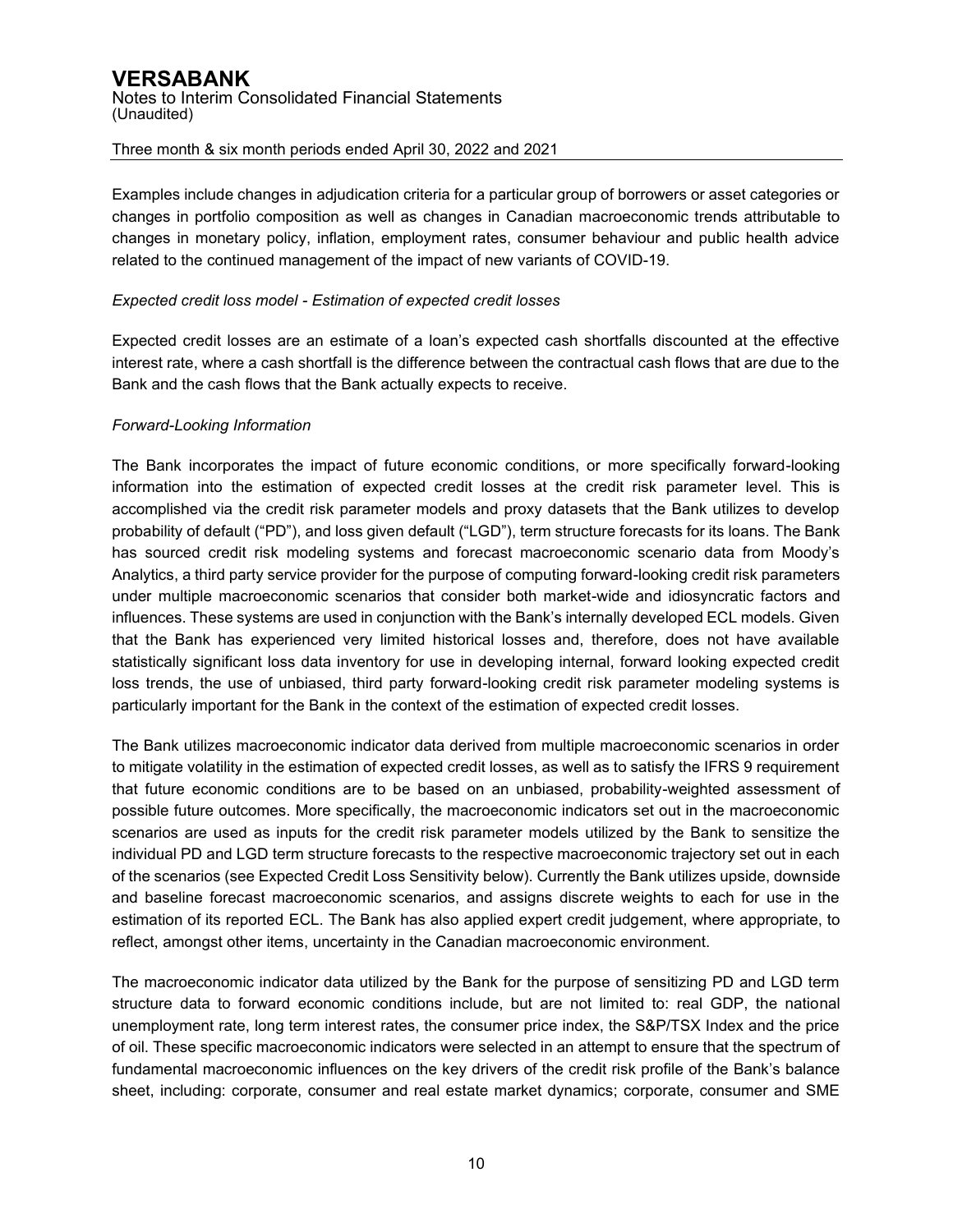### **VERSABANK** Notes to Interim Consolidated Financial Statements (Unaudited)

Three month & six month periods ended April 30, 2022 and 2021

borrower performance; geography; as well as collateral value volatility, are appropriately captured and incorporated into the Bank's forward macroeconomic sensitivity analysis.

Key assumptions driving the macroeconomic forecast trends this quarter include: the intensity of the -crisis in Ukraine and the scope of the impact of same on commodity markets and supply chains, the magnitude of the Bank of Canada's ("BoC") anticipated, continued rate increases, the effectiveness of monetary policy in containing and subsequently moderating inflation, the resiliency of consumer spending and the strength of household balance sheets in a rising rate environment, the dynamics and trajectory of the labour market and the potentiality of the emergence of new variants of COVID-19 as well as the public health response to same.

Management developed ECL estimates using credit risk parameter term structure forecasts sensitized to individual baseline, upside and downside forecast macroeconomic scenarios, each weighted at 100%, and subsequently computed the variance of each to the Bank's reported ECL as at April 30, 2022 in order to assess the alignment of the Bank's reported ECL with the Bank's credit risk profile, and further, to assess the scope, depth and ultimate effectiveness of the credit risk mitigation strategies that the Bank has applied to its lending portfolios (see Expected Credit Loss Sensitivity below).

#### *Expected Credit Loss Sensitivity:*

The following table presents the sensitivity of the Bank's estimated ECL to a range of individual macroeconomic scenarios, that in isolation may not reflect the Bank's actual expected ECL exposure, as well as the variance of each to the Bank's reported ECL as at April 30, 2022:

|                                                                                                      | Reported            | 100%                  | 100%                         | 100%                 |
|------------------------------------------------------------------------------------------------------|---------------------|-----------------------|------------------------------|----------------------|
|                                                                                                      | <b>ECL</b>          | Upside                | <b>Baseline</b>              | Downside             |
| Allowance for expected credit losses<br>Variance from reported ECL<br>Variance from reported ECL (%) | $1,533$ ,<br>c<br>Ð | 925<br>(608)<br>(40%) | $1.149$ \$<br>(384)<br>(25%) | 1.549<br>16<br>$1\%$ |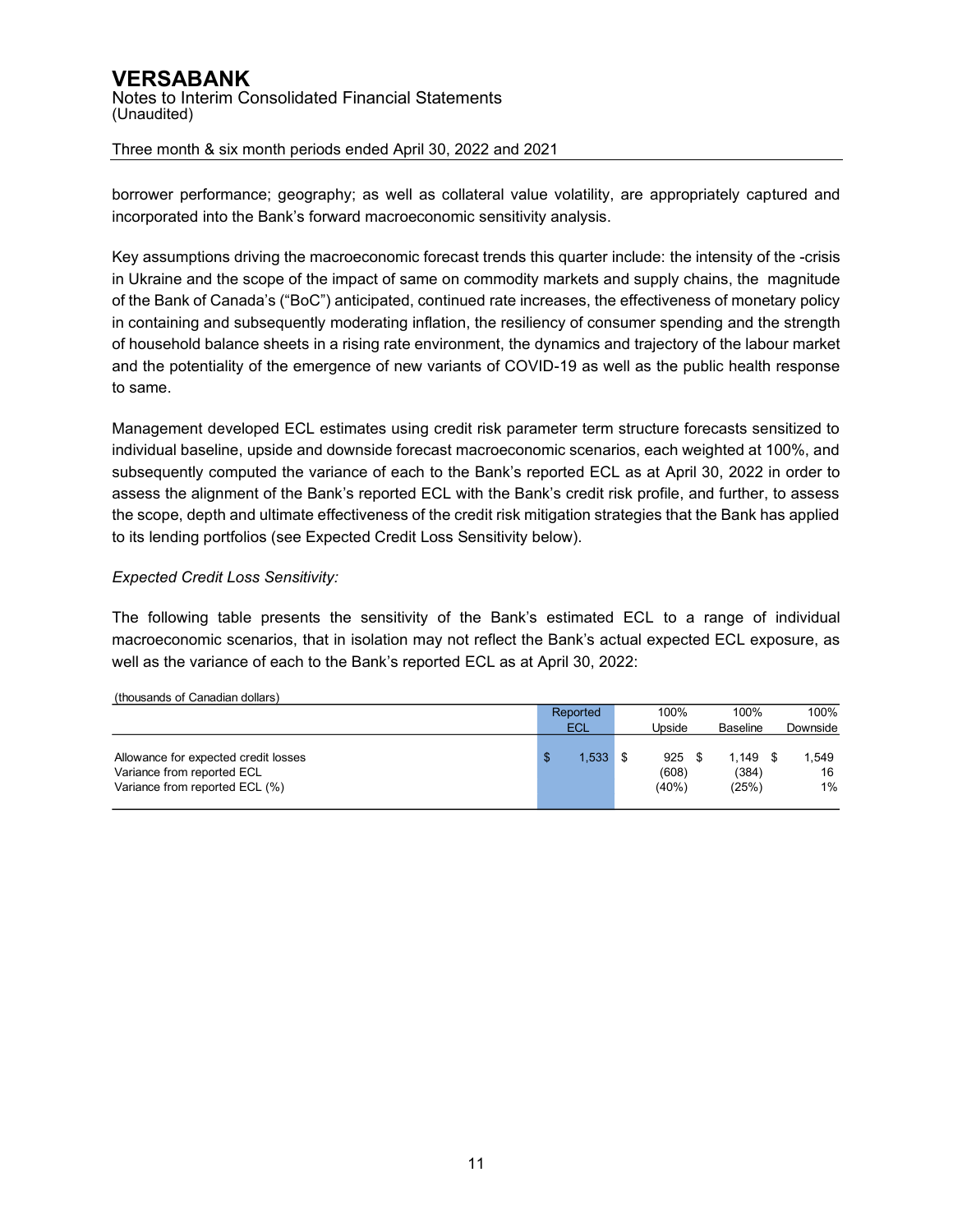Notes to Interim Consolidated Financial Statements (Unaudited)

## Three month & six month periods ended April 30, 2022 and 2021

The following table provides a reconciliation of the Bank's ECL allowance by lending asset category for the three months ended April 30, 2022:

| (thousands of Canadian dollars)           | Stage 1          | Stage 2              | Stage 3              | Total       |
|-------------------------------------------|------------------|----------------------|----------------------|-------------|
| Point-of-sale loans and leases            |                  |                      |                      |             |
| Balance at beginning of period            | \$<br>370        | \$                   | \$                   | \$<br>370   |
| Transfer in (out) to Stage 1              | 14               | (14)                 |                      |             |
| Transfer in (out) to Stage 2              | (27)             | 27                   |                      |             |
| Transfer in (out) to Stage 3              |                  |                      |                      |             |
| Net remeasurement of loss allowance       | 62               | (13)                 |                      | 49          |
| Loan originations                         |                  |                      |                      |             |
| Derecognitions and maturities             |                  |                      |                      |             |
| Provision for (recovery of) credit losses | 49               |                      |                      | 49          |
| Write-offs                                |                  |                      |                      |             |
| Recoveries                                |                  |                      |                      |             |
|                                           | \$<br>419        | \$<br>$\blacksquare$ | \$<br>$\blacksquare$ | \$<br>419   |
| <b>Balance at end of period</b>           |                  |                      |                      |             |
| Commercial real estate mortgages          |                  |                      |                      |             |
| Balance at beginning of period            | \$<br>949        | \$<br>96             | \$<br>L,             | \$<br>1,045 |
| Transfer in (out) to Stage 1              | 8                | (8)                  |                      |             |
| Transfer in (out) to Stage 2              |                  |                      |                      |             |
| Transfer in (out) to Stage 3              |                  |                      |                      |             |
| Net remeasurement of loss allowance       | (69)             | 13                   |                      | (56)        |
| Loan originations                         | 80               |                      |                      | 80          |
| Derecognitions and maturities             | (20)             |                      |                      | (20)        |
| Provision for (recovery of) credit losses | (1)              | 5                    |                      | 4           |
| Write-offs                                |                  |                      |                      |             |
| Recoveries                                |                  |                      |                      |             |
| Balance at end of period                  | \$<br>948        | \$<br>101            | \$<br>$\blacksquare$ | \$<br>1.049 |
| <b>Commercial real estate loans</b>       |                  |                      |                      |             |
| Balance at beginning of period            | \$<br>36         | \$                   | \$                   | \$<br>36    |
| Transfer in (out) to Stage 1              |                  |                      |                      |             |
| Transfer in (out) to Stage 2              |                  |                      |                      |             |
| Transfer in (out) to Stage 3              |                  |                      |                      |             |
| Net remeasurement of loss allowance       | 4                |                      |                      | 4           |
| Loan originations                         |                  |                      |                      |             |
| Derecognitions and maturities             |                  |                      |                      |             |
| Provision for (recovery of) credit losses | 4                |                      |                      | 4           |
| Write-offs                                |                  |                      |                      |             |
| Recoveries                                |                  |                      |                      |             |
| Balance at end of period                  | \$<br>40         | \$<br>$\blacksquare$ | \$<br>-              | \$<br>40    |
| Public sector and other financing         |                  |                      |                      |             |
| Balance at beginning of period            | \$<br>4          | \$                   | \$                   | \$<br>4     |
| Transfer in (out) to Stage 1              |                  |                      |                      |             |
| Transfer in (out) to Stage 2              |                  |                      |                      |             |
| Transfer in (out) to Stage 3              |                  |                      |                      |             |
| Net remeasurement of loss allowance       | 20               | 1                    |                      | 21          |
| Loan originations                         |                  |                      |                      |             |
| Derecognitions and maturities             |                  |                      |                      |             |
| Provision for (recovery of) credit losses | 20               | $\mathbf 1$          |                      | 21          |
| Write-offs                                |                  |                      |                      |             |
| Recoveries                                |                  |                      |                      |             |
| Balance at end of period                  | \$<br>${\bf 24}$ | \$<br>1              | \$                   | \$<br>25    |
|                                           |                  |                      |                      |             |
| Total balance at end of period            | \$<br>1,431      | \$<br>102            | \$                   | \$<br>1,533 |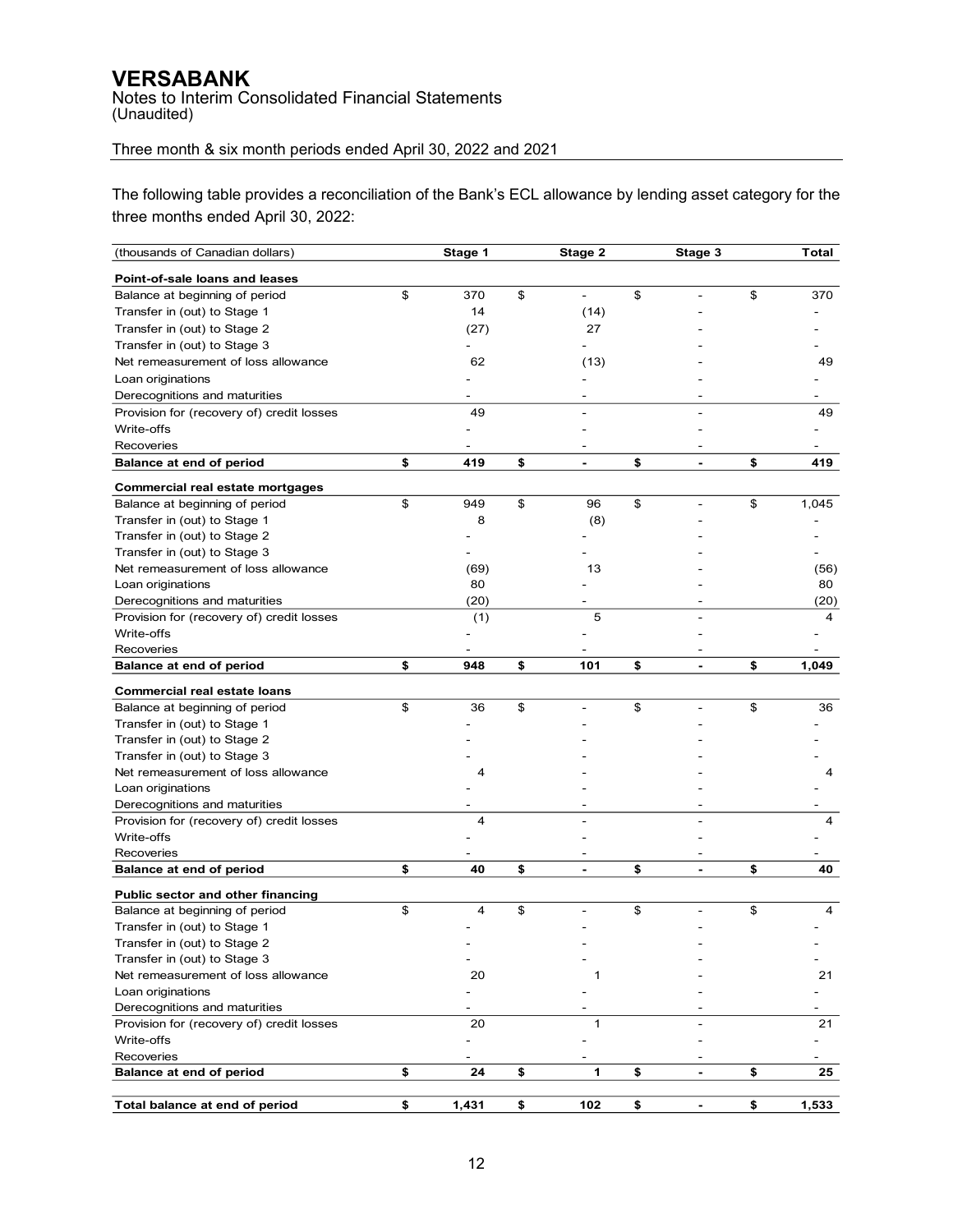Notes to Interim Consolidated Financial Statements (Unaudited)

## Three month & six month periods ended April 30, 2022 and 2021

The following table provides a reconciliation of the Bank's ECL allowance by lending asset category for the three months ended April 30, 2021:

| (thousands of Canadian dollars)           | Stage 1     | Stage 2                        | Stage 3              | Total                    |
|-------------------------------------------|-------------|--------------------------------|----------------------|--------------------------|
| Point-of-sale loans and leases            |             |                                |                      |                          |
| Balance at beginning of period            | \$<br>207   | \$<br>$\blacksquare$           | \$                   | \$<br>207                |
| Transfer in (out) to Stage 1              | 21          | (21)                           |                      |                          |
| Transfer in (out) to Stage 2              | (46)        | 46                             |                      |                          |
| Transfer in (out) to Stage 3              |             |                                |                      |                          |
| Net remeasurement of loss allowance       | 56          | (25)                           |                      | 31                       |
| Loan originations                         |             |                                |                      |                          |
| Derecognitions and maturities             |             |                                |                      |                          |
| Provision for (recovery of) credit losses | 31          |                                |                      | 31                       |
| Write-offs                                |             |                                |                      |                          |
| Recoveries                                |             |                                |                      |                          |
| Balance at end of period                  | \$<br>238   | \$<br>$\overline{\phantom{0}}$ | \$<br>$\blacksquare$ | \$<br>238                |
|                                           |             |                                |                      |                          |
| Commercial real estate mortgages          |             |                                |                      |                          |
| Balance at beginning of period            | \$<br>1,346 | \$<br>167                      | \$                   | \$<br>1,513              |
| Transfer in (out) to Stage 1              |             |                                |                      |                          |
| Transfer in (out) to Stage 2              | (56)        | 56                             |                      |                          |
| Transfer in (out) to Stage 3              |             |                                |                      |                          |
| Net remeasurement of loss allowance       | (256)       | 36                             |                      | (220)                    |
| Loan originations                         | 78          |                                |                      | 78                       |
| Derecognitions and maturities             | (33)        | (30)                           |                      | (63)                     |
| Provision for (recovery of) credit losses | (267)       | 62                             |                      | (205)                    |
| Write-offs                                |             |                                |                      |                          |
| Recoveries                                |             |                                |                      | $\overline{\phantom{a}}$ |
| Balance at end of period                  | \$<br>1,079 | \$<br>229                      | \$<br>$\blacksquare$ | \$<br>1,308              |
| <b>Commercial real estate loans</b>       |             |                                |                      |                          |
| Balance at beginning of period            | \$<br>72    | \$                             | \$                   | \$<br>72                 |
| Transfer in (out) to Stage 1              |             |                                |                      |                          |
| Transfer in (out) to Stage 2              |             |                                |                      |                          |
| Transfer in (out) to Stage 3              |             |                                |                      |                          |
| Net remeasurement of loss allowance       | (23)        |                                |                      | (23)                     |
| Loan originations                         |             |                                |                      |                          |
| Derecognitions and maturities             |             |                                |                      |                          |
| Provision for (recovery of) credit losses | (23)        |                                |                      | (23)                     |
| Write-offs                                |             |                                |                      |                          |
| Recoveries                                |             |                                |                      |                          |
| Balance at end of period                  | \$<br>49    | \$<br>$\blacksquare$           | \$<br>$\blacksquare$ | \$<br>49                 |
| Public sector and other financing         |             |                                |                      |                          |
| Balance at beginning of period            | \$<br>40    | \$                             | \$                   | \$<br>40                 |
| Transfer in (out) to Stage 1              |             |                                |                      |                          |
| Transfer in (out) to Stage 2              |             |                                |                      |                          |
| Transfer in (out) to Stage 3              |             |                                |                      |                          |
| Net remeasurement of loss allowance       | 2           |                                |                      | $\overline{c}$           |
| Loan originations                         |             |                                |                      |                          |
| Derecognitions and maturities             | (1)         |                                | (116)                | (117)                    |
| Provision for (recovery of) credit losses | 1           |                                | (116)                | (115)                    |
| Write-offs                                |             |                                |                      |                          |
| Recoveries                                |             |                                | 116                  | 116                      |
| Balance at end of period                  | \$<br>41    | \$<br>$\blacksquare$           | \$<br>$\blacksquare$ | \$<br>41                 |
|                                           |             |                                |                      |                          |
| Total balance at end of period            | \$<br>1,407 | \$<br>229                      | \$<br>$\blacksquare$ | \$<br>1,636              |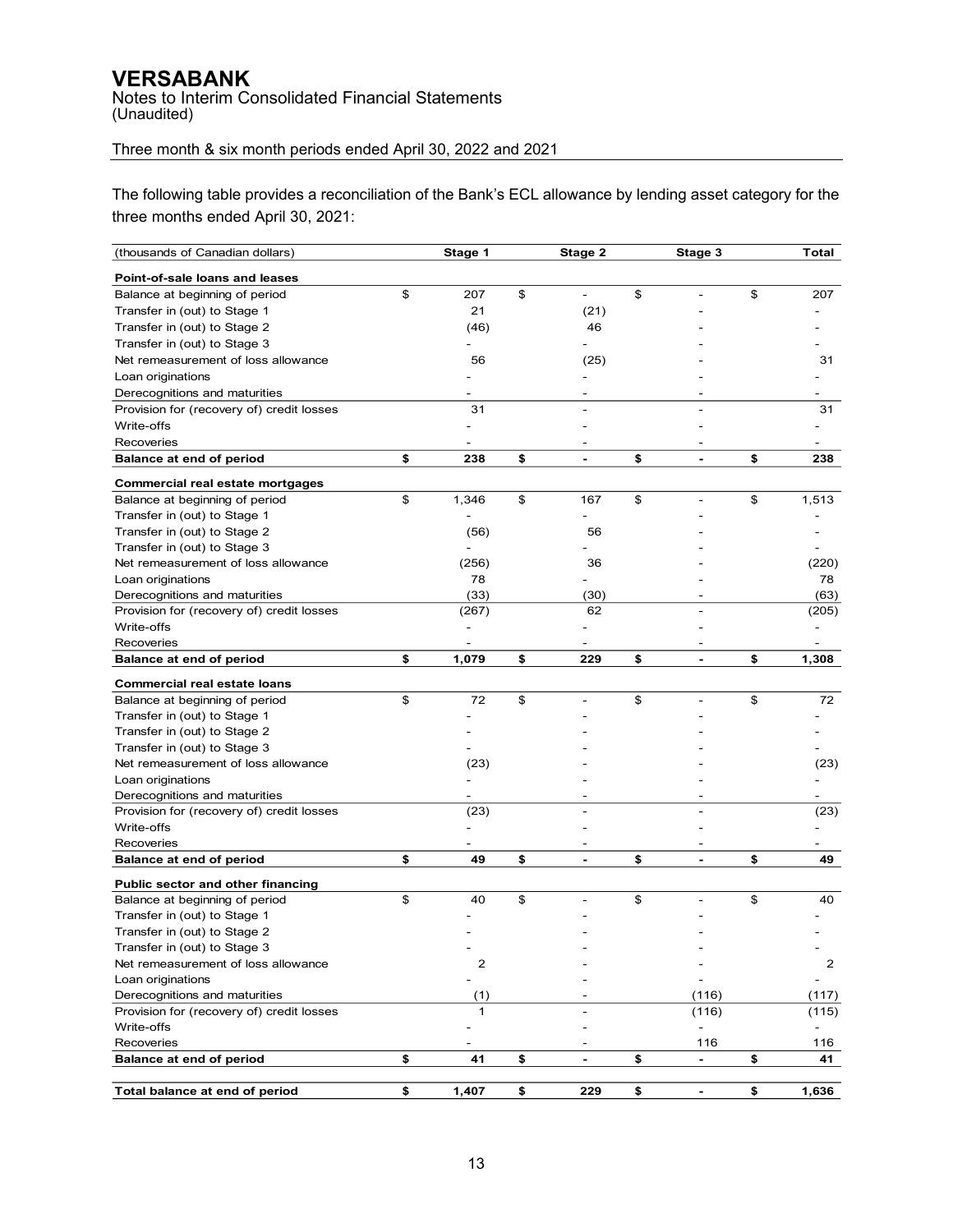Notes to Interim Consolidated Financial Statements (Unaudited)

## Three month & six month periods ended April 30, 2022 and 2021

The following table provides a reconciliation of the Bank's ECL allowance by lending asset category for the six months ended April 30, 2022:

| (thousands of Canadian dollars)                         | Stage 1          | Stage 2              | Stage 3              | Total       |
|---------------------------------------------------------|------------------|----------------------|----------------------|-------------|
| Point-of-sale loans and leases                          |                  |                      |                      |             |
| Balance at beginning of period                          | \$<br>275        | \$                   | \$                   | \$<br>275   |
| Transfer in (out) to Stage 1                            | 52               | (52)                 |                      |             |
| Transfer in (out) to Stage 2                            | (85)             | 85                   |                      |             |
| Transfer in (out) to Stage 3                            |                  |                      |                      |             |
| Net remeasurement of loss allowance                     | 177              | (33)                 |                      | 144         |
| Loan originations                                       |                  |                      |                      |             |
| Derecognitions and maturities                           |                  |                      |                      |             |
| Provision for (recovery of) credit losses               | 144              |                      |                      | 144         |
| Write-offs                                              |                  |                      |                      |             |
|                                                         |                  |                      |                      |             |
| Recoveries                                              |                  |                      |                      |             |
| Balance at end of period                                | \$<br>419        | \$<br>$\blacksquare$ | \$<br>$\blacksquare$ | \$<br>419   |
| Commercial real estate mortgages                        |                  |                      |                      |             |
| Balance at beginning of period                          | \$<br>980        | \$<br>134            | \$                   | \$<br>1,114 |
| Transfer in (out) to Stage 1                            | 22               | (22)                 |                      |             |
| Transfer in (out) to Stage 2                            | (4)              | 4                    |                      |             |
| Transfer in (out) to Stage 3                            |                  |                      |                      |             |
| Net remeasurement of loss allowance                     | (97)             | (11)                 |                      | (108)       |
| Loan originations                                       | 160              |                      |                      | 160         |
| Derecognitions and maturities                           | (113)            | (4)                  |                      | (117)       |
| Provision for (recovery of) credit losses               | (32)             | (33)                 |                      | (65)        |
| Write-offs                                              |                  |                      |                      |             |
| Recoveries                                              |                  |                      |                      |             |
| Balance at end of period                                | \$<br>948        | \$<br>101            | \$                   | \$<br>1.049 |
| <b>Commercial real estate loans</b>                     |                  |                      |                      |             |
| Balance at beginning of period                          | \$<br>45         | \$                   | \$                   | \$<br>45    |
| Transfer in (out) to Stage 1                            |                  |                      |                      |             |
| Transfer in (out) to Stage 2                            |                  |                      |                      |             |
|                                                         |                  |                      |                      |             |
| Transfer in (out) to Stage 3                            |                  |                      |                      |             |
| Net remeasurement of loss allowance                     | (5)              |                      |                      | (5)         |
| Loan originations                                       |                  |                      |                      |             |
| Derecognitions and maturities                           |                  |                      |                      |             |
| Provision for (recovery of) credit losses<br>Write-offs | (5)              |                      |                      | (5)         |
|                                                         |                  |                      |                      |             |
| Recoveries<br>Balance at end of period                  | \$<br>40         | \$<br>$\blacksquare$ | \$<br>$\blacksquare$ | \$<br>40    |
|                                                         |                  |                      |                      |             |
| Public sector and other financing                       |                  |                      |                      |             |
| Balance at beginning of period                          | \$<br>16         | \$<br>3              | \$                   | \$<br>19    |
| Transfer in (out) to Stage 1                            |                  |                      |                      |             |
| Transfer in (out) to Stage 2                            |                  |                      |                      |             |
| Transfer in (out) to Stage 3                            |                  |                      |                      |             |
| Net remeasurement of loss allowance                     | 9                | (2)                  |                      | 7           |
| Loan originations                                       |                  |                      |                      |             |
| Derecognitions and maturities                           | (1)              |                      |                      | (1)         |
| Provision for (recovery of) credit losses               | 8                | (2)                  |                      | 6           |
| Write-offs                                              |                  |                      |                      |             |
| Recoveries                                              |                  |                      |                      |             |
| Balance at end of period                                | \$<br>${\bf 24}$ | \$<br>1              | \$                   | \$<br>25    |
| Total balance at end of period                          | \$<br>1,431      | \$<br>102            | \$<br>÷              | \$<br>1,533 |
|                                                         |                  |                      |                      |             |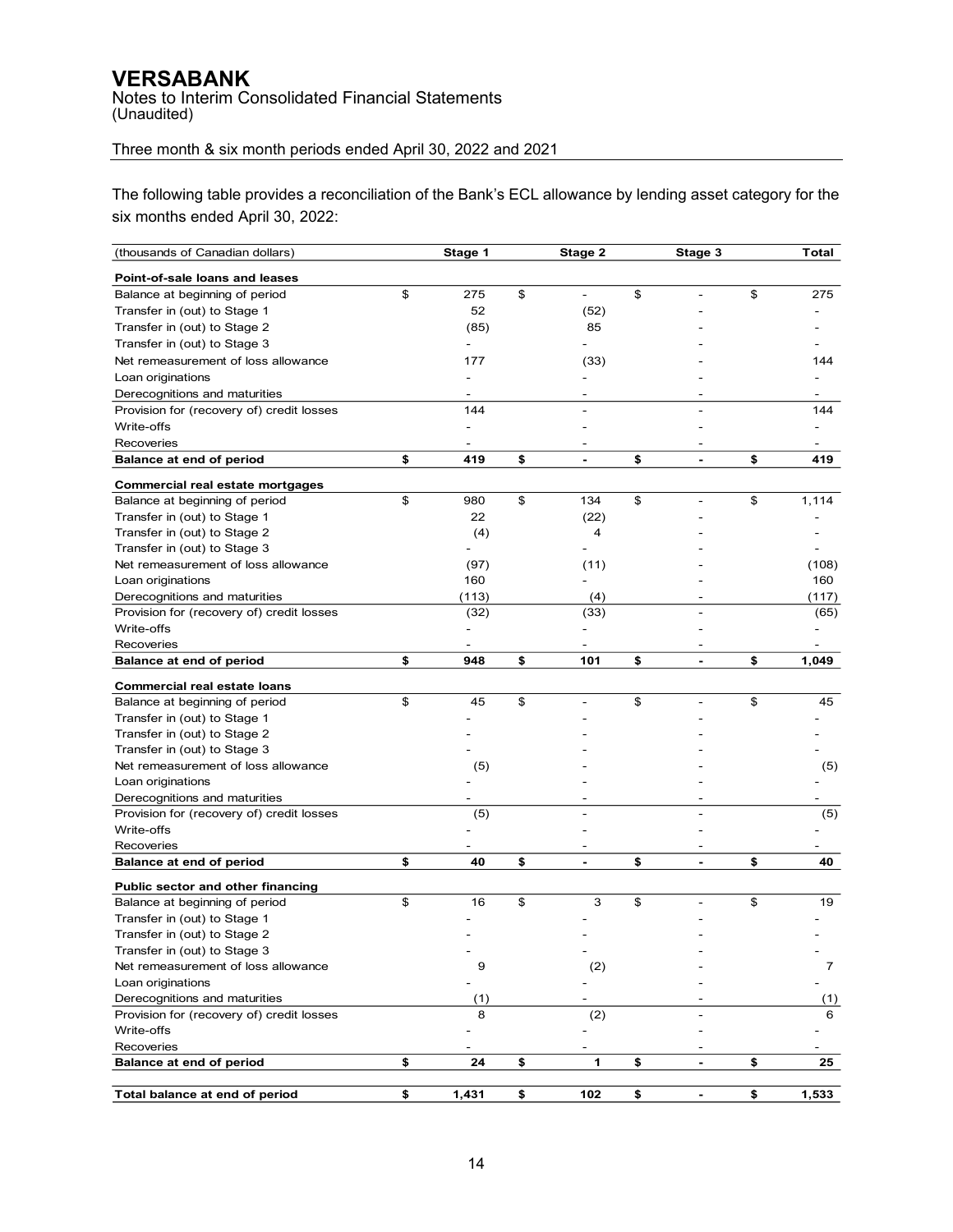Notes to Interim Consolidated Financial Statements (Unaudited)

## Three month & six month periods ended April 30, 2022 and 2021

The following table provides a reconciliation of the Bank's ECL allowance by lending asset category for the six months ended April 30, 2021:

| (thousands of Canadian dollars)                                     | Stage 1      | Stage 2                  | Stage 3                        | <b>Total</b> |
|---------------------------------------------------------------------|--------------|--------------------------|--------------------------------|--------------|
| Point-of-sale loans and leases                                      |              |                          |                                |              |
| Balance at beginning of period                                      | \$<br>215    | \$                       | \$                             | \$<br>215    |
| Transfer in (out) to Stage 1                                        | 41           | (41)                     |                                |              |
| Transfer in (out) to Stage 2                                        | (90)         | 90                       |                                |              |
| Transfer in (out) to Stage 3                                        |              |                          |                                |              |
| Net remeasurement of loss allowance                                 | 72           | (49)                     |                                | 23           |
| Loan originations                                                   |              |                          |                                |              |
| Derecognitions and maturities                                       |              |                          |                                |              |
|                                                                     | 23           |                          |                                | 23           |
| Provision for (recovery of) credit losses                           |              |                          |                                |              |
| Write-offs                                                          |              |                          |                                |              |
| Recoveries                                                          |              | $\overline{\phantom{a}}$ |                                | -            |
| Balance at end of period                                            | \$<br>238    | \$<br>$\blacksquare$     | \$<br>ä,                       | \$<br>238    |
| Commercial real estate mortgages                                    |              |                          |                                |              |
| Balance at beginning of period                                      | \$<br>1,174  | \$<br>192                | \$                             | \$<br>1,366  |
| Transfer in (out) to Stage 1                                        |              |                          |                                |              |
| Transfer in (out) to Stage 2                                        | (58)         | 58                       |                                |              |
| Transfer in (out) to Stage 3<br>Net remeasurement of loss allowance |              | 46                       |                                |              |
|                                                                     | (189)<br>224 |                          |                                | (143)<br>224 |
| Loan originations                                                   |              |                          |                                |              |
| Derecognitions and maturities                                       | (72)         | (67)<br>37               |                                | (139)        |
| Provision for (recovery of) credit losses<br>Write-offs             | (95)         |                          |                                | (58)         |
|                                                                     |              |                          |                                |              |
| Recoveries                                                          | \$<br>1,079  | \$<br>229                | \$<br>$\overline{\phantom{a}}$ | \$<br>1,308  |
| Balance at end of period                                            |              |                          |                                |              |
| <b>Commercial real estate loans</b>                                 |              |                          |                                |              |
| Balance at beginning of period                                      | \$<br>137    | \$                       | \$                             | \$<br>137    |
| Transfer in (out) to Stage 1                                        |              |                          |                                |              |
| Transfer in (out) to Stage 2                                        |              |                          |                                |              |
| Transfer in (out) to Stage 3                                        |              |                          |                                |              |
| Net remeasurement of loss allowance                                 | (88)         |                          |                                | (88)         |
| Loan originations                                                   |              |                          |                                |              |
| Derecognitions and maturities                                       |              |                          |                                |              |
| Provision for (recovery of) credit losses                           | (88)         |                          |                                | (88)         |
| Write-offs                                                          |              |                          |                                |              |
| Recoveries                                                          |              |                          |                                |              |
| Balance at end of period                                            | \$<br>49     | \$<br>$\blacksquare$     | \$<br>$\blacksquare$           | \$<br>49     |
|                                                                     |              |                          |                                |              |
| Public sector and other financing                                   |              |                          |                                |              |
| Balance at beginning of period                                      | \$<br>57     | \$                       | \$                             | \$<br>57     |
| Transfer in (out) to Stage 1                                        |              |                          |                                |              |
| Transfer in (out) to Stage 2                                        |              |                          |                                |              |
| Transfer in (out) to Stage 3                                        |              |                          |                                |              |
| Net remeasurement of loss allowance                                 | (15)         |                          |                                | (15)         |
| Loan originations                                                   |              |                          |                                |              |
| Derecognitions and maturities                                       | (1)          |                          | (116)                          | (117)        |
| Provision for (recovery of) credit losses                           | (16)         | $\overline{\phantom{a}}$ | (116)                          | (132)        |
| Write-offs                                                          |              |                          |                                |              |
| Recoveries                                                          |              |                          | 116                            | 116          |
| Balance at end of period                                            | \$<br>41     | \$<br>$\blacksquare$     | \$<br>$\blacksquare$           | \$<br>41     |
|                                                                     |              |                          |                                |              |
| Total balance at end of period                                      | \$<br>1,407  | \$<br>229                | \$<br>$\overline{\phantom{a}}$ | \$<br>1,636  |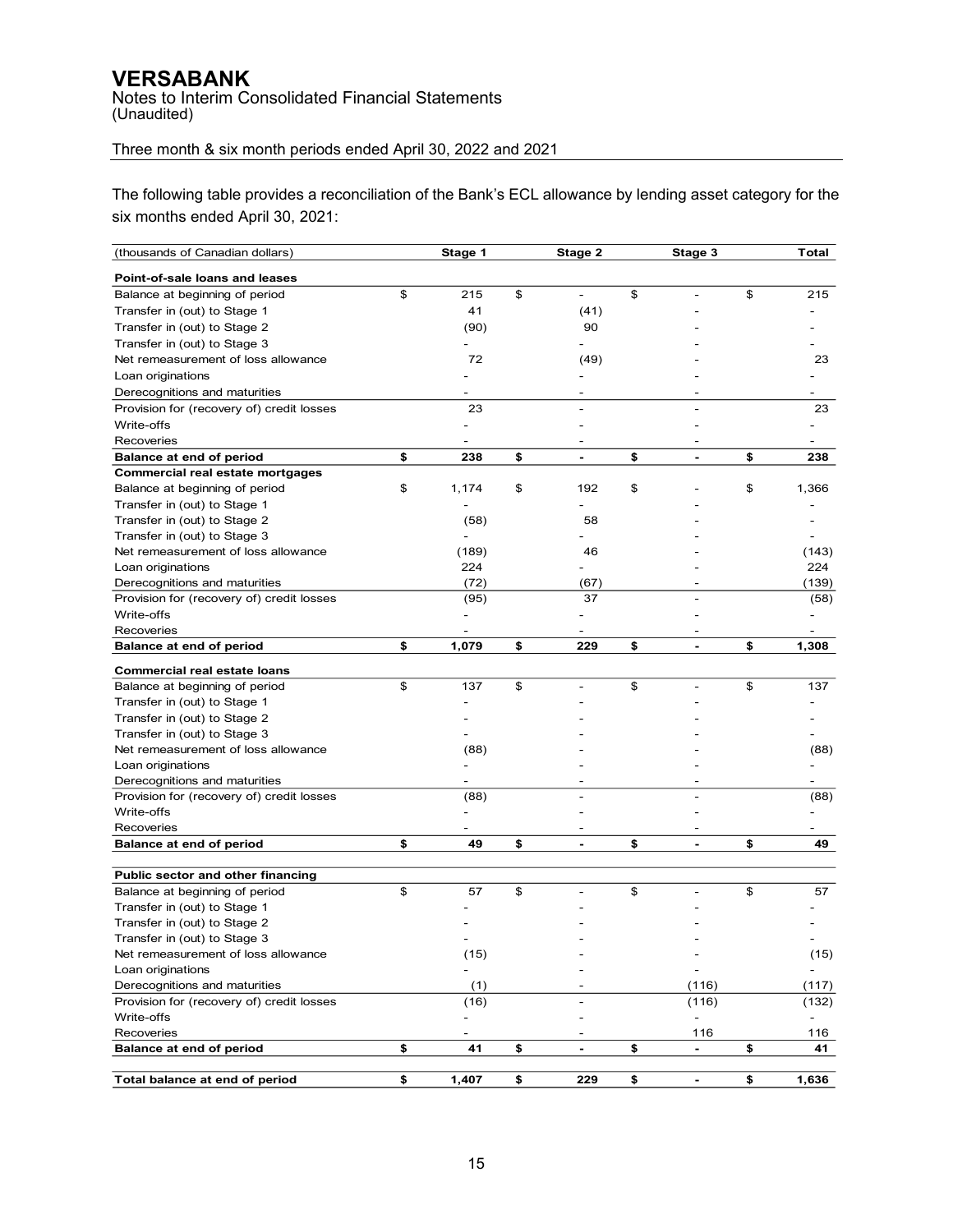Notes to Interim Consolidated Financial Statements (Unaudited)

Three month & six month periods ended April 30, 2022 and 2021

b) Impaired loans:

At April 30, 2022, impaired loans were \$nil (October 31, 2021 - \$nil).

#### **5. Other assets:**

#### (thousands of Canadian dollars)

|                            |     | April 30 |    | October 31 |      | April 30 |
|----------------------------|-----|----------|----|------------|------|----------|
|                            |     | 2022     |    | 2021       |      | 2021     |
|                            |     |          |    |            |      |          |
| Accounts receivable        | \$  | 3,750    | \$ | 2.643      | - \$ | 1,044    |
| Prepaid expenses and other |     | 16,186   |    | 12,699     |      | 10,431   |
| Property and equipment     |     | 6,872    |    | 7.075      |      | 7,462    |
| Right-of-use assets        |     | 4,470    |    | 4,817      |      | 5,164    |
| Deferred income tax asset  |     | 2,315    |    | 2,931      |      | 2,941    |
| Investment                 |     | 953      |    | 953        |      | 953      |
| Goodwill                   |     | 5,754    |    | 5,754      |      | 5,754    |
| Intangible assets          |     | 3,413    |    | 3.641      |      | 3,804    |
|                            |     |          |    |            |      |          |
|                            | \$. | 43,713   | S  | 40,513     | \$   | 37,553   |

#### **6. Subordinated notes payable:**

(thousands of Canadian dollars)

|                                                                                                                                                                                                                                                     |     | April 30 |   | October 31 |     | April 30 |
|-----------------------------------------------------------------------------------------------------------------------------------------------------------------------------------------------------------------------------------------------------|-----|----------|---|------------|-----|----------|
|                                                                                                                                                                                                                                                     |     | 2022     |   | 2021       |     | 2021     |
| Ten year term, unsecured, non-viability contingent capital compliant,<br>subordinated notes payable, principal amount of \$5.0 million,<br>\$500,000 is held by related party (note 12), effective interest rate of<br>10.41%, maturing March 2029. | \$  | 4,903    | S | 4.898      | \$. | 4,894    |
| Ten year term, unsecured, non-viability contingent capital compliant,<br>subordinated notes payable, principal amount of USD \$75.0 million,<br>effective interest rate of 5.38%, maturing May 2031.                                                |     | 93,507   |   | 90.374     |     | 89.498   |
|                                                                                                                                                                                                                                                     |     |          |   |            |     |          |
|                                                                                                                                                                                                                                                     | \$. | 98.410   |   | 95.272     |     | 94,392   |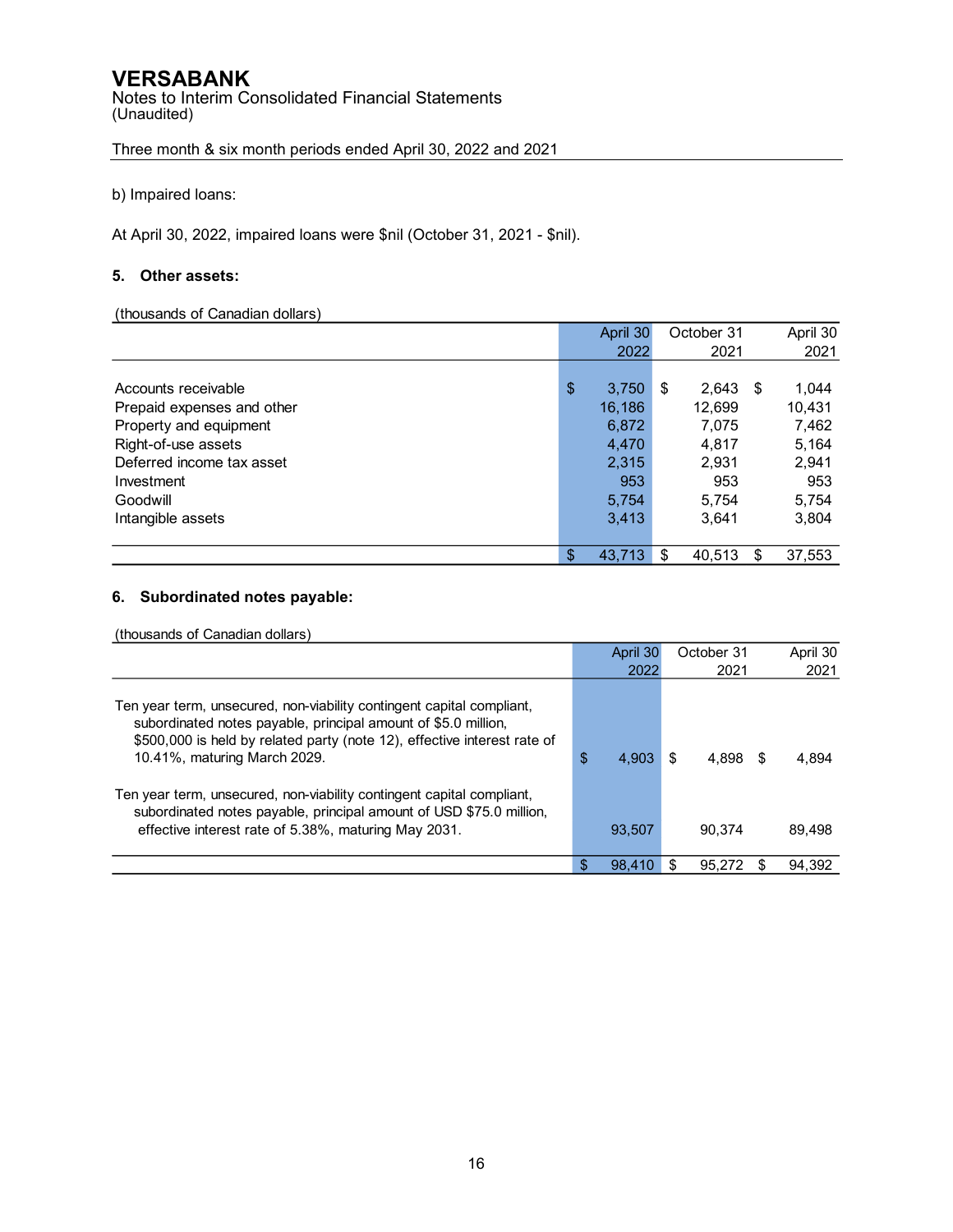Notes to Interim Consolidated Financial Statements (Unaudited)

Three month & six month periods ended April 30, 2022 and 2021

#### **7. Other liabilities:**

(thousands of Canadian dollars)

|                                             | April 30      |     | October 31 |      | April 30 |
|---------------------------------------------|---------------|-----|------------|------|----------|
|                                             | 2022          |     | 2021       |      | 2021     |
|                                             |               |     |            |      |          |
| Accounts payable and other                  | \$<br>5.849   | \$  | 6,893      | - \$ | 5,506    |
| Current income tax liability                | 2,126         |     | 2,949      |      | 1,449    |
| Deferred income tax liability               | 812           |     | 898        |      | 862      |
| Lease obligations                           | 4,665         |     | 5.113      |      | 5,438    |
| Cash collateral and amounts held in escrow  | 5,833         |     | 7,887      |      | 3,261    |
| Cash reserves on loan and lease receivables | 108.121       |     | 110.764    |      | 102.210  |
|                                             |               |     |            |      |          |
|                                             | \$<br>127.406 | \$. | 134,504    | S    | 118.726  |

#### **8. Share capital:**

a) Common shares:

At April 30, 2022, there were 27,441,082 (October 31, 2021 – 27,441,082) common shares outstanding.

b) Preferred shares:

At April 30, 2022, there were 1,461,460 (October 31, 2021 – 1,461,460) Series 1 preferred shares outstanding. These shares are Basel III compliant, non-cumulative rate reset preferred shares which include NVCC provisions. As a result, these shares qualify as Additional Tier 1 Capital (see note 13).

On April 30, 2021, the Bank redeemed all of its 1,681,320 outstanding Non-Cumulative Series 3 preferred shares (NVCC) using cash on hand. The amount paid on redemption for each share was \$10.00, and in aggregate \$16.8 million. Transaction costs, incurred at issuance in the amount of \$1.1 million were applied against retained earnings.

c) Stock options

Under the Bank's stock option plan, the Bank will grant, to eligible participants options for the Bank's common shares on a periodic basis. As per the Bank's current stock option plan all options issued have a five year term and vest over a three year period. At April 30, 2022, the Bank was authorized to issue 1,240,000 common share stock options through its stock option plan of which 953,730 common share stock options were issued and outstanding (October 31, 2021 – 40,000).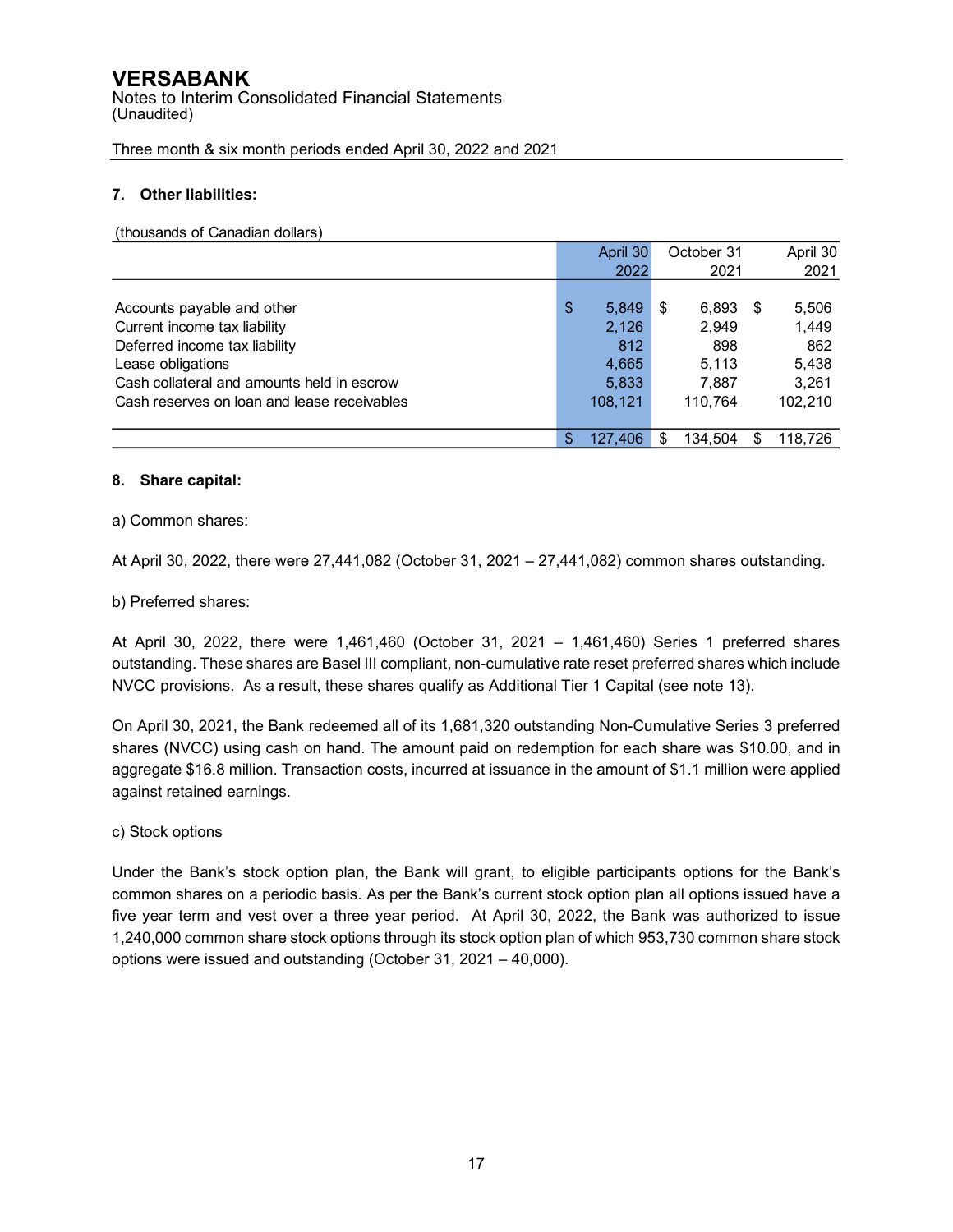|                                  | for the three months ended<br>for the six months ended |                |           |                          |           |                |                |                          |  |  |  |  |  |  |
|----------------------------------|--------------------------------------------------------|----------------|-----------|--------------------------|-----------|----------------|----------------|--------------------------|--|--|--|--|--|--|
|                                  |                                                        | April 30, 2022 |           | April 30, 2021           |           | April 30, 2022 | April 30, 2021 |                          |  |  |  |  |  |  |
|                                  |                                                        |                |           |                          |           |                |                |                          |  |  |  |  |  |  |
|                                  |                                                        | Weighted       |           | Weighted                 |           | Weighted       |                | Weighted                 |  |  |  |  |  |  |
|                                  | Number of                                              | average        | Number of | average                  | Number of | average        | Number of      | average                  |  |  |  |  |  |  |
|                                  | options                                                | exercise price | options   | exercise price           | options   | exercise price | options        | exercise price           |  |  |  |  |  |  |
|                                  |                                                        |                |           |                          |           |                |                |                          |  |  |  |  |  |  |
| Outstanding, beginning of period | 953,730 \$                                             | 15.53          | 42.017    | 10.73<br>\$              | 40,000 \$ | 7.00           | 42.017         | \$<br>10.73              |  |  |  |  |  |  |
| Granted                          | $\overline{\phantom{a}}$                               |                |           | $\overline{\phantom{a}}$ | 913.730   | 15.90          |                |                          |  |  |  |  |  |  |
| Exercised                        | $\overline{\phantom{a}}$                               |                |           | -                        |           |                |                |                          |  |  |  |  |  |  |
| Forfeired/cancelled              | ٠                                                      |                |           | -                        | -         |                |                | $\overline{\phantom{0}}$ |  |  |  |  |  |  |
| Expired                          | $\overline{\phantom{a}}$                               |                |           |                          |           |                |                |                          |  |  |  |  |  |  |
|                                  |                                                        |                |           |                          |           |                |                |                          |  |  |  |  |  |  |
| Outstanding, end of period       | 953,730                                                | 15.53          | 42.017    | 10.73                    | 953,730   | 15.53          | 42,017         | 10.73<br>\$              |  |  |  |  |  |  |

Stock option transactions during the three and six month periods ended April 30, 2022 and 2021:

For the three and six month periods ended April 30, 2022, the Bank recognized \$424,000 (April 30, 2021 - \$nil) and \$620,000 (April 30, 2021 - \$nil), respectively, in compensation expense related to the estimated fair value of options granted. The fair value of the 913,730 stock options granted during the period ended January 31, 2022, was estimated at the grant date using the Black-Scholes valuation model and the following input assumptions: risk-free rate of 1.26%, expected option life of 3.5 years, expected volatility of 29.5%, expected annual dividends of 0.64% and a forfeiture rate of 2.0%. The fair value of each stock option granted was estimated at \$3.10 per share.

As at April 30, 2022, 40,000 common share stock options were fully vested and exercisable at \$7.00 per share and expire in October 2023.

#### **9. Income tax provision:**

Income tax provision for the three and six months ended April 30, 2022 was \$1.8 million (April 30, 2021 - \$2.2 million) and \$3.9 million (April 30, 2021 - \$4.2 million) respectively. The Bank's combined statutory federal and provincial income tax rate is approximately 27% (2021 – 27%). The effective rate is affected by certain items not being taxable or deductible for income tax purposes.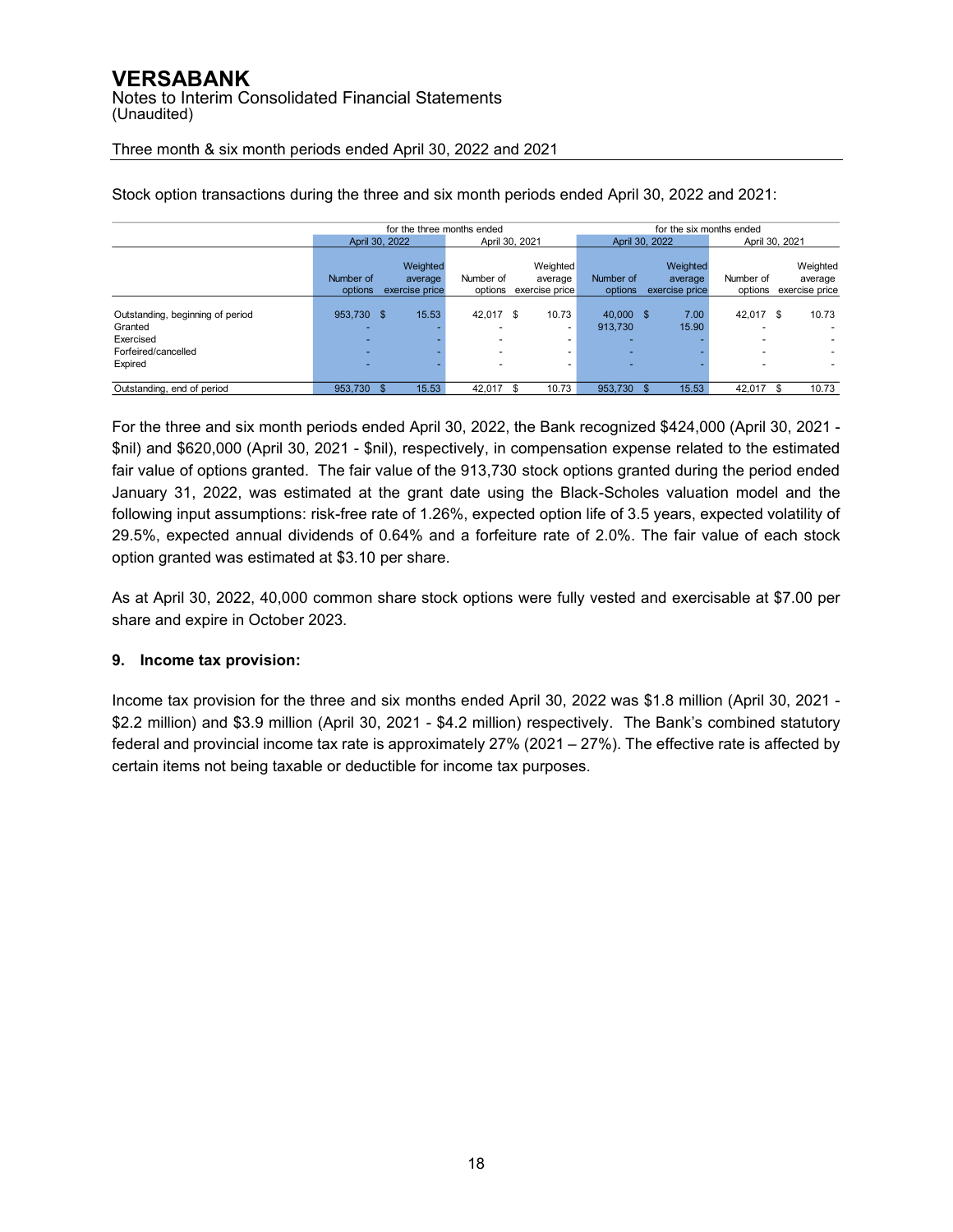Notes to Interim Consolidated Financial Statements (Unaudited)

Three month & six month periods ended April 30, 2022 and 2021

#### **10. Income per common share:**

(thousands of Canadian dollars)

|                                     | for the three months ended | for the six months ended |              |              |
|-------------------------------------|----------------------------|--------------------------|--------------|--------------|
|                                     | April 30                   | April 30                 | April 30     | April 30     |
|                                     | 2022                       | 2021                     | 2022         | 2021         |
|                                     |                            |                          |              |              |
| Net income                          | $\frac{1}{2}$<br>4,943     | 5.744<br>S               | \$<br>10,509 | \$<br>11,034 |
| Less: dividends on preferred shares | (247`                      | (542)                    | (494)        | (1,084)      |
|                                     | 4,696                      | 5,202                    | 10,015       | 9,950        |
| Weighted average number of          |                            |                          |              |              |
| common shares outstanding           | 27,441,082                 | 21,123,559               | 27,441,082   | 21,123,559   |
| Income per common share:            | 0.17<br>\$                 | 0.25<br>-\$              | 0.36<br>\$   | 0.47<br>-\$  |

Common shares associated with the Series 1 NVCC preferred shares are contingently issuable shares and would only have a dilutive impact upon issuance.

#### **11. Commitments and contingencies:**

The amount of credit related commitments represents the maximum amount of additional credit that the Bank could be obligated to extend.

#### (thousands of Canadian dollars)

|                                       | April 30                | October 31              |     | April 30          |
|---------------------------------------|-------------------------|-------------------------|-----|-------------------|
|                                       | 2022                    | 2021                    |     | 2021              |
| Loan commitments<br>Letters of credit | \$<br>312,125<br>54,655 | \$<br>296,248<br>46,462 | \$  | 258,846<br>50,917 |
|                                       | \$<br>366,780           | \$<br>342,710           | \$. | 309,763           |

#### **12. Related party transactions:**

The Bank's Board of Directors and Senior Executive Officers represent key management personnel and are related parties. At April 30, 2022, amounts due from these related parties totalled \$1.3 million (October 31, 2021 - \$1.5 million) and an amount due from a corporation controlled by key management personnel totalled \$2.4 million (October 31, 2021 - \$2.8 million). The interest rates charged on loans and advances to related parties are based on mutually agreed upon terms. Interest income earned on the above loans for the three and six months ended April 30, 2022, was \$23,000 (April 30, 2021 - \$19,000) and \$48,000 (April 30, 2021 – \$36,000). There were no specific provisions for credit losses associated with loans issued to key management personnel (October 31, 2021 - \$nil), and all loans issued to key management personnel were current as at April 30, 2022. \$500,000 of the Bank's \$5.0 million subordinated notes payable, issued in March 2019, are held by a related party (note 6).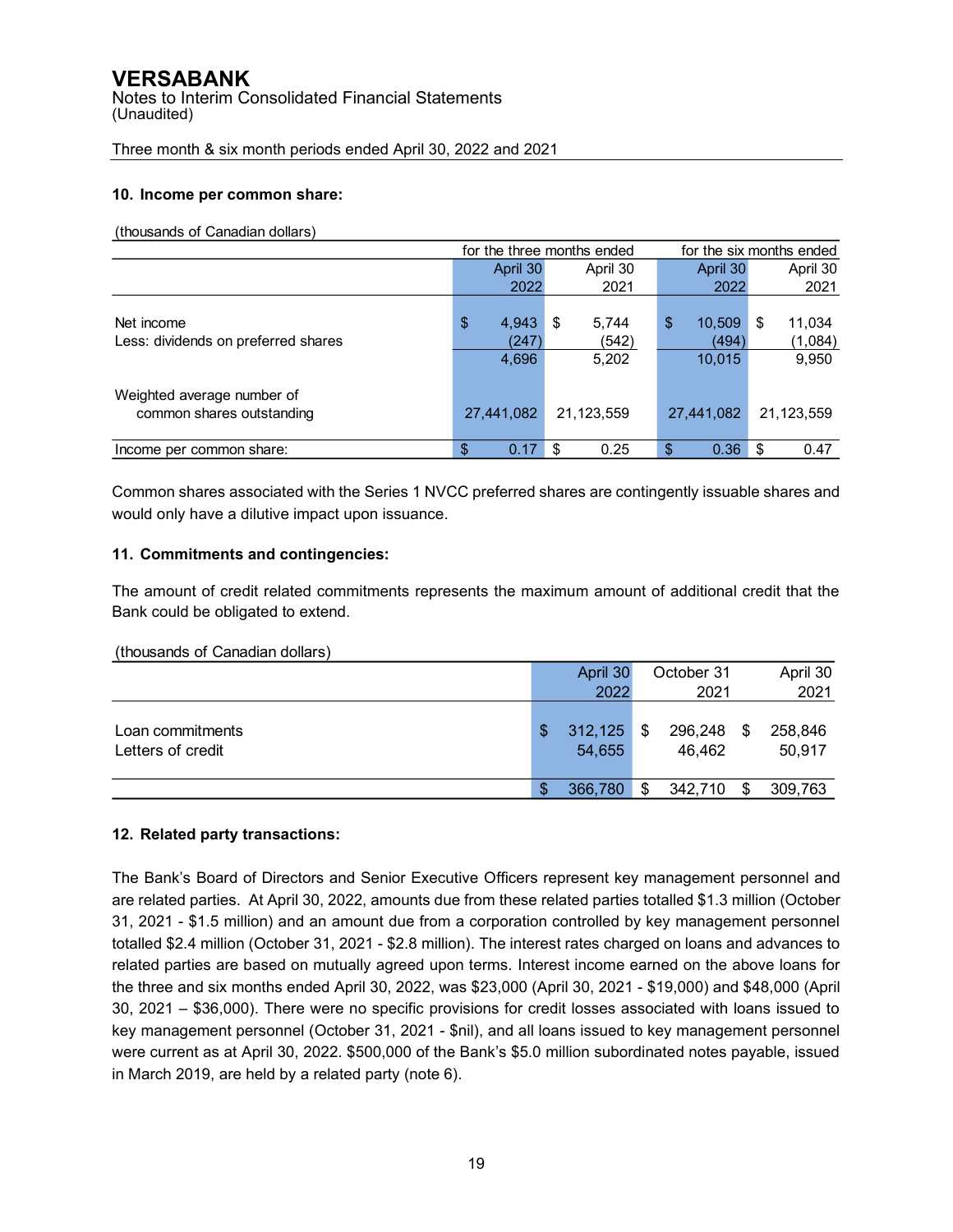#### **13. Capital management:**

#### a) Overview:

The Bank's policy is to maintain a strong capital base in order to retain investor, creditor and market confidence as well as to support the future growth and development of the business. The impact of the level of capital held on shareholders' return is an important consideration and the Bank recognizes the need to maintain a balance between the higher returns that may be possible with greater leverage and the advantages and security that may be afforded by a more robust capital position.

OSFI sets and monitors capital requirements for the Bank. Capital is managed in accordance with policies and plans that are regularly reviewed and approved by the Board of Directors and that take into account, amongst other items, forecasted capital requirements and current and anticipated financial market conditions.

Our objectives with respect to regulatory capital are to maintain adequate capital levels for the Bank to be considered well capitalized, protect consumer deposits and provide capacity to support organic growth as well as to capitalize on strategic opportunities that do not otherwise require accessing the public capital markets, all the while providing a satisfactory return to shareholders. The Bank's regulatory capital is comprised of share capital, retained earnings and unrealized gains and losses on fair value through other comprehensive income securities (Common Equity Tier 1 capital), preferred shares (Additional Tier 1 capital) and subordinated notes (Tier 2 capital).

The Bank monitors its capital adequacy and related capital ratios on a daily basis and has policies setting internal targets and thresholds for its capital ratios. These capital ratios consist of the leverage ratio and the risk-based capital ratios.

The Bank makes use of the Standardized Approach for credit risk as prescribed by OSFI, and therefore, may include eligible ECL allowance amounts in its Tier 2 capital, up to a maximum of 1.25% of its credit risk-weighted assets calculated under the Standardized Approach. Further to this, and as a result of the onset of COVID-19 and the economic uncertainty precipitated by same, OSFI introduced guidance over the course of the second quarter of fiscal 2020 that set out transitional arrangements pertaining to the capital treatment of expected credit loss provisioning which allows for a portion of eligible ECL allowance amounts to be included in CET1 capital, on a transitional basis, over the course of the period ranging between 2020 and 2022 inclusive. The portion of the Bank's ECL allowance that is eligible for inclusion in CET1 capital is calculated as the increase in the sum of Stage 1 and Stage 2 ECL allowance amounts estimated in the current period relative to the sum of Stage 1 and Stage 2 ECL allowance amounts estimated for the baseline period, which has been designated by OSFI to be the three months ended January 31, 2020, adjusted for tax effects and multiplied by a scaling factor. The scaling factor was set by OSFI at 70% for fiscal 2020, 50% for fiscal 2021 and 25% for fiscal 2022. The impact of the capital treatment of expected credit loss provisioning on the Bank's capital levels and associated capital ratios is presented in the table below.

During the period ended April 30, 2022, there were no material changes in the Bank's management of capital.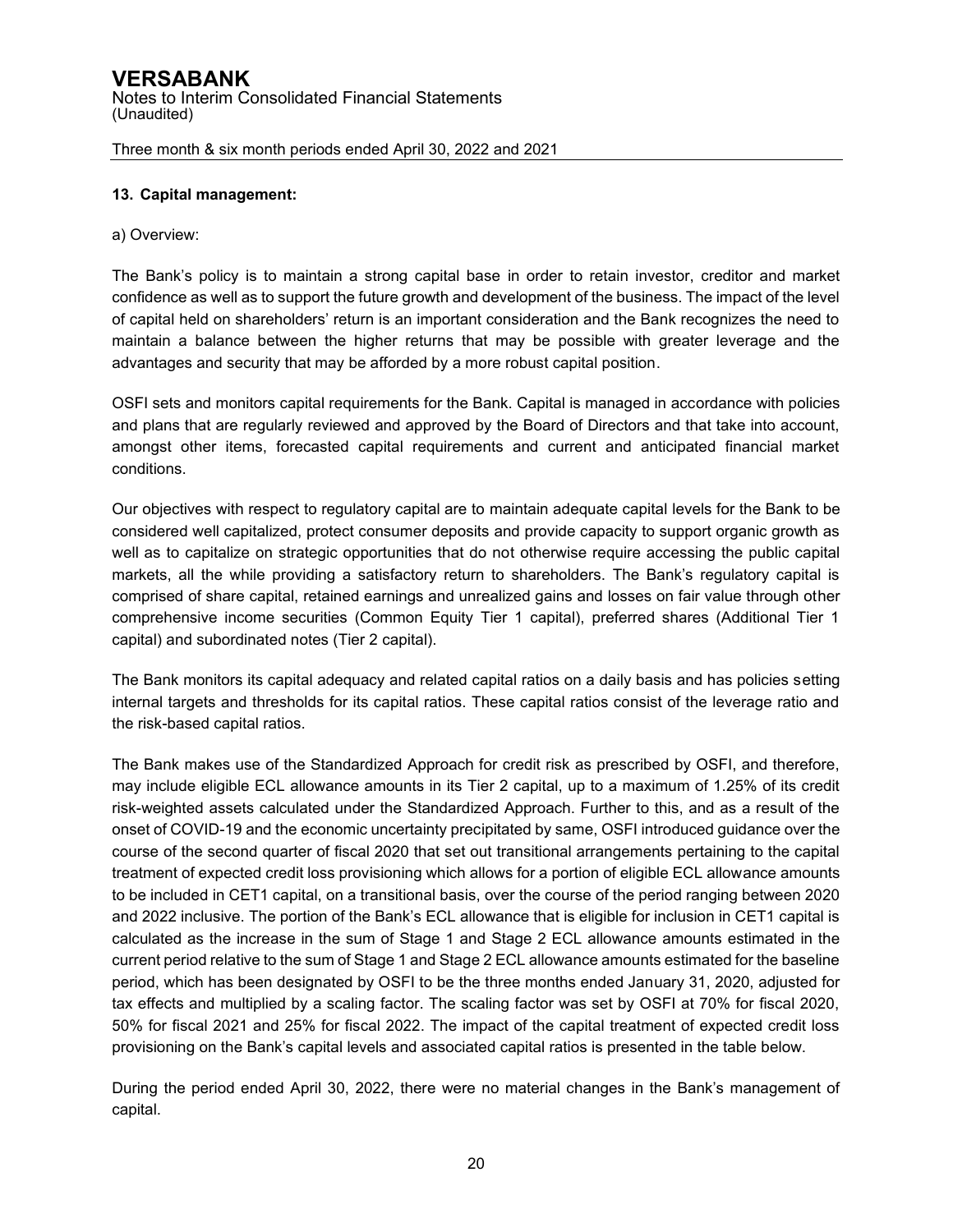#### b) Risk-Based Capital Ratios:

The Basel Committee on Banking Supervision has published the Basel III rules on capital adequacy and liquidity ("Basel III"). OSFI requires that all Canadian banks must comply with the Basel III standards on an "all-in" basis for the purpose of determining their risk-based capital ratios. Required minimum regulatory capital ratios are a 7.0% Common Equity Tier 1 capital ratio ("CET1"), an 8.5% Tier 1 capital ratio and a 10.5% total capital ratio, all of which include a 2.50% capital conservation buffer.

OSFI also requires banks to measure capital adequacy in accordance with guidelines for determining risk adjusted capital and risk-weighted assets including off-balance sheet credit instruments as specified in the Basel III regulations. Based on the deemed credit risk for each type of asset, both on and off balance sheet assets of the Bank are assigned a weighting ranging between 0% to 150% to determine the Bank's risk weighted equivalent assets and its risk-based capital ratios.

The Bank's risk-based capital ratios are calculated as follows:

|                                                          |                | April 30       | October 31    |
|----------------------------------------------------------|----------------|----------------|---------------|
|                                                          |                | 2022           | 2021          |
|                                                          |                | "Transitional" |               |
|                                                          |                | & "All in"     | "All in"      |
|                                                          |                |                |               |
| Common Equity Tier 1 (CET1) capital                      |                |                |               |
| Directly issued qualifying common share capital          | $\mathfrak{L}$ | 228,439        | \$<br>227,819 |
| Retained earnings                                        |                | 99,285         | 90,644        |
| Accumulated other comprehensive income                   |                | 43             | (4)           |
| CET1 before regulatory adjustments                       |                | 327,767        | 318,459       |
| Regulatory adjustments applied to CET1                   |                | (11, 804)      | (12, 751)     |
| Common Equity Tier 1 capital                             | \$             | 315,963        | \$<br>305,708 |
|                                                          |                |                |               |
| Additional Tier 1 capital                                |                |                |               |
| Directly issued qualifying Additional Tier 1 instruments | \$             | 13,647         | \$<br>13,647  |
| Total Tier 1 capital                                     | \$             | 329,610        | \$<br>319,355 |
|                                                          |                |                |               |
| Tier 2 capital                                           |                |                |               |
| Directly issued Tier 2 capital instruments               | $\mathfrak{L}$ | 100,940        | \$<br>97,910  |
| Tier 2 capital before regulatory adjustments             |                | 100,940        | 97,910        |
| Eligible stage 1 and stage 2 allowance                   |                | 1.533          | 1,453         |
| Total Tier 2 capital                                     | \$             | 102,473        | \$<br>99,363  |
| Total regulatory capital                                 | \$             | 432,083        | \$<br>418,718 |
| Total risk-weighted assets                               |                | 2,313,030      | \$2,013,544   |
| Capital ratios                                           |                |                |               |
| CET1 capital ratio                                       |                | 13.66%         | 15.18%        |
| Tier 1 capital ratio                                     |                | 14.25%         | 15.86%        |
| Total capital ratio                                      |                | 18.68%         | 20.80%        |

(thousands of Canadian dollars)

As at April 30, 2022 and October 31, 2021, the Bank exceeded all of the minimum Basel III regulatory capital requirements prescribed by OSFI.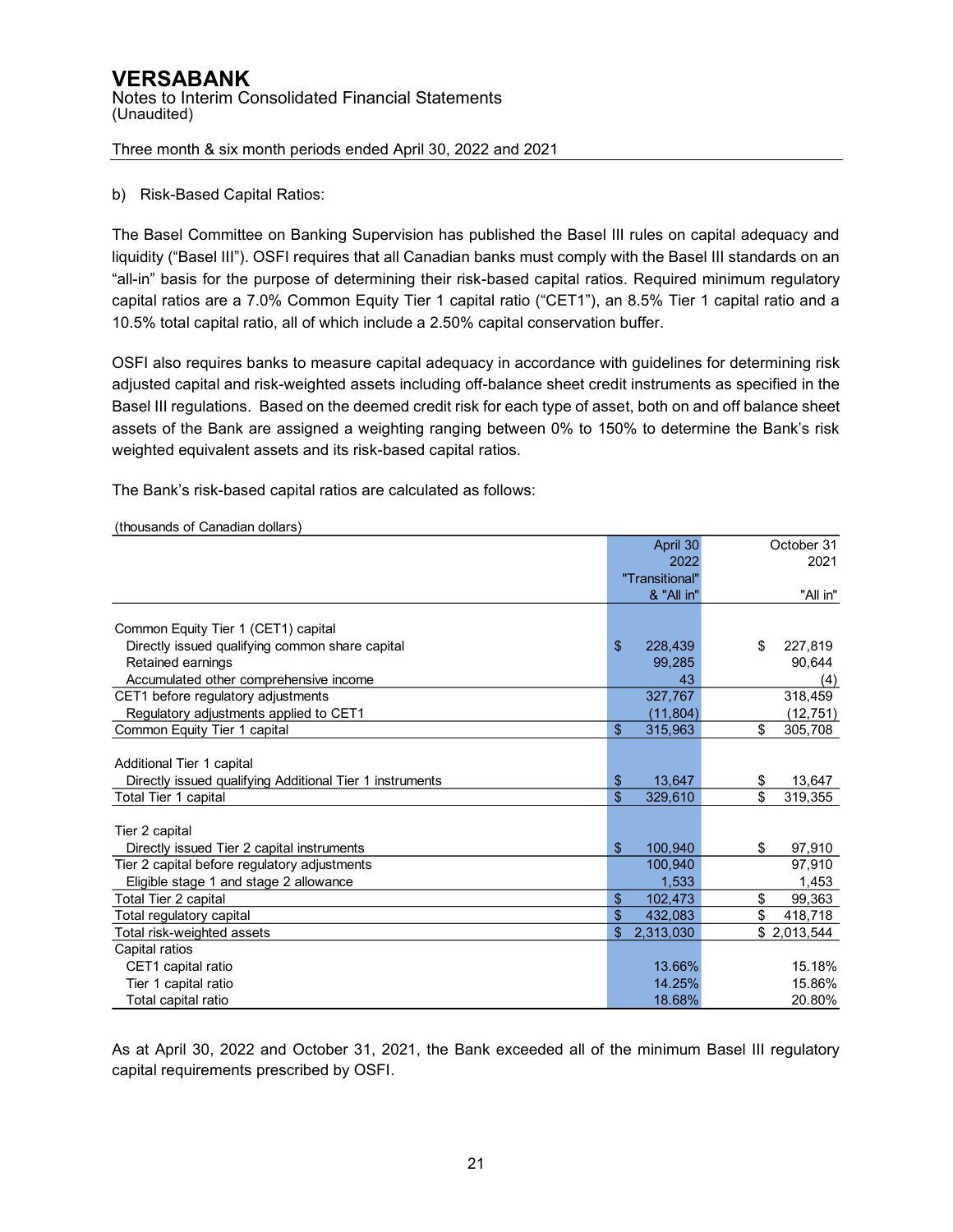#### c) Leverage Ratio:

The leverage ratio, which is prescribed under the Basel III Accord, is a supplementary measure to the riskbased capital requirements and is defined as the ratio of Tier 1 capital to the Bank's total exposures. The Basel III minimum leverage ratio is 3.0%. The Bank's leverage ratio is calculated as follows:

#### (thousands of Canadian dollars)

|                                                           | April 30       | October 31    |
|-----------------------------------------------------------|----------------|---------------|
|                                                           | 2022           | 2021          |
|                                                           | "Transitional" |               |
|                                                           | & "All in"     | "All in"      |
|                                                           |                |               |
| On-balance sheet assets                                   | \$2,692,146    | \$2,415,086   |
| Assets amounts adjusted in determining the Basel III      |                |               |
| Tier 1 capital                                            | (11, 804)      | (12, 751)     |
| Total on-balance sheet exposures                          | 2,680,342      | 2,402,335     |
|                                                           |                |               |
| Total off-balance sheet exposure at gross notional amount | \$<br>366,780  | \$<br>342,710 |
| Adjustments for conversion to credit equivalent amount    | (212,907)      | (210, 065)    |
| Total off-balance sheet exposures                         | 153,873        | 132,645       |
|                                                           |                |               |
| Tier 1 capital                                            | 329,610        | 319,355       |
| Total exposures                                           | 2,834,215      | 2,534,980     |
|                                                           |                |               |
| Leverage ratio                                            | 11.63%         | 12.60%        |

As at April 30, 2022 and October 31, 2021, the Bank was in compliance with the leverage ratio prescribed by OSFI.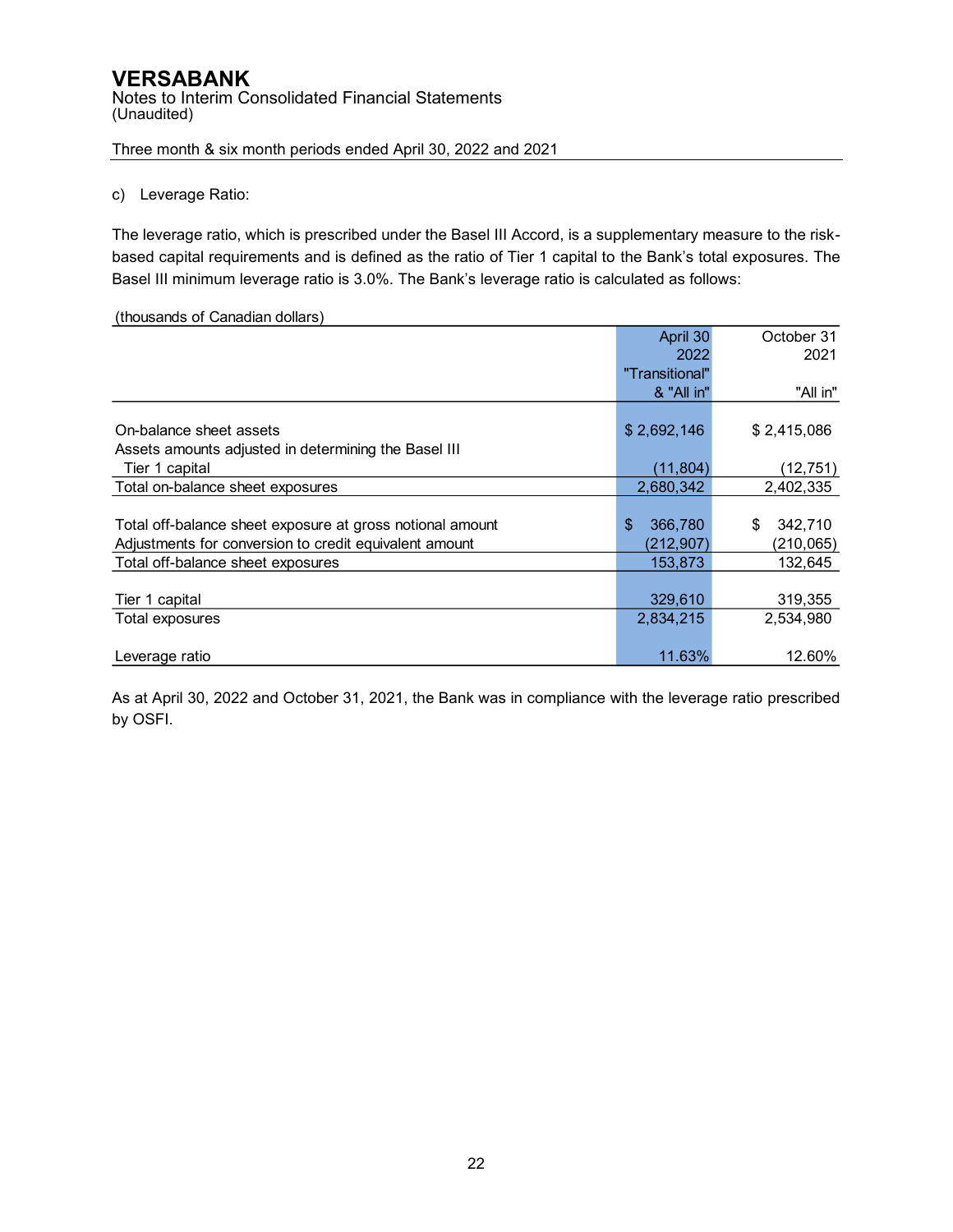#### **14. Interest rate risk position:**

The Bank is subject to interest rate risk which is the risk that a movement in interest rates could negatively impact net interest margin, net interest income and the economic value of assets, liabilities and shareholders' equity. The following table provides the duration difference between the Bank's assets and liabilities and the potential after-tax impact of a 100 basis point shift in interest rates on the Bank's earnings during a 12 month period as well as the potential after-tax impact of a 100 basis point shift in interest rates on the Bank's shareholders' equity over a 60 month period if no remedial actions are taken.

|                                        | April 30, 2022 |    |           |             |     | October 31, 2021 |  |  |
|----------------------------------------|----------------|----|-----------|-------------|-----|------------------|--|--|
|                                        | Increase       |    | Decrease  | Increase    |     | Decrease         |  |  |
|                                        | $100$ bps      |    | $100$ bps | $100$ bps   |     | $100$ bps        |  |  |
| Increase (decrease):                   |                |    |           |             |     |                  |  |  |
| Impact on projected net interest       |                |    |           |             |     |                  |  |  |
| income during a 12 month period        | \$<br>5.927    | S  | (6, 292)  | \$<br>4.147 | S   | (3,220)          |  |  |
| Impact on reported equity              |                |    |           |             |     |                  |  |  |
| during a 60 month period               | \$<br>2.936    | \$ | (3,008)   | \$<br>1,603 | \$. | (1,586)          |  |  |
|                                        |                |    |           |             |     |                  |  |  |
| Duration difference between assets and |                |    |           |             |     |                  |  |  |
| liabilities (months)                   | 3.1            |    |           | 2.3         |     |                  |  |  |

(thousands of Canadian dollars)

#### **15. Fair Value of Financial Instruments:**

Fair values are based on management's best estimates of market conditions and valuation policies at a certain point in time. The estimates are subjective and involve particular assumptions and matters of judgement and as such, may not be reflective of future fair values. The Bank's loans and deposits lack an available market as they are not typically exchanged and, therefore, the book value of these instruments are not necessarily representative of amounts realizable upon immediate settlement. See note 19 of the October 31, 2021 audited Consolidated Financial Statements for more information on fair values.

| (tribusarius or bariaulari ubliars)                                   |                                     |                                      |                                     |                                     |
|-----------------------------------------------------------------------|-------------------------------------|--------------------------------------|-------------------------------------|-------------------------------------|
| As at                                                                 |                                     | April 30, 2022                       |                                     | October 31, 2021                    |
| (thousands of Canadian dollars)                                       | <b>Book</b><br>Value                | Fair<br>Value                        | <b>Book</b><br>Value                | Fair<br>Value                       |
| Assets                                                                |                                     |                                      |                                     |                                     |
| Cash and cash equivalents<br>Loans<br>Other financial assets          | \$<br>198.157<br>2,450,276<br>3,750 | \$.<br>198,157<br>2,485,663<br>3,750 | 271,523<br>\$<br>2,103,050<br>3,596 | \$<br>271,523<br>2,118,636<br>3,596 |
| Liabilities                                                           |                                     |                                      |                                     |                                     |
| Deposits<br>Subordinated notes payable<br>Other financial liabilities | \$2.124.916<br>98.410<br>124.468    | \$2,011,585<br>100.940<br>124,468    | \$1.853.204<br>95,272<br>130,657    | \$1,860,332<br>97,910<br>130,657    |

#### (thousands of Canadian dollars)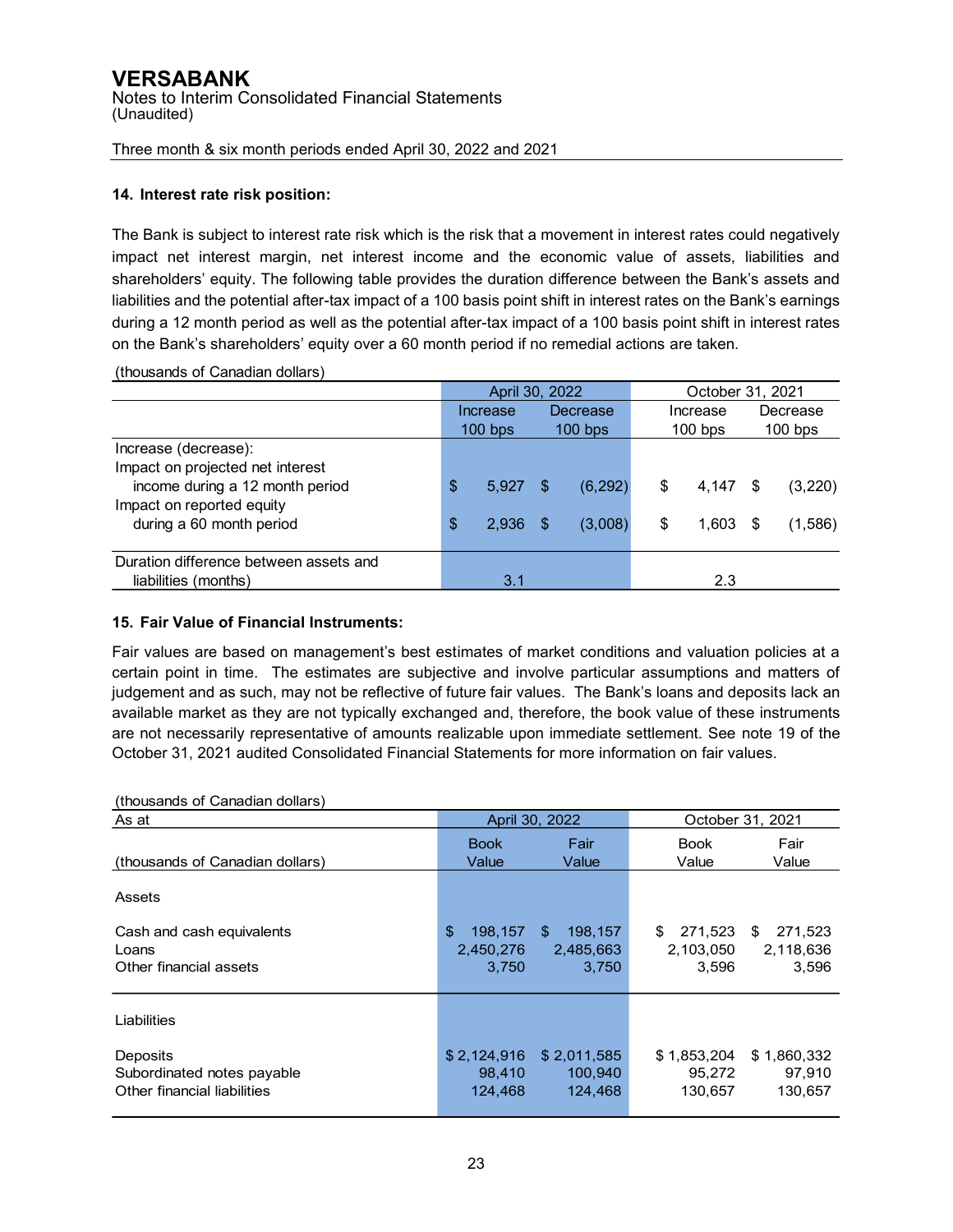#### **16. Operating Segmentation:**

The Bank has established two reportable operating segments, those being Digital Banking and DRTC (cybersecurity services). The two operating segments are strategic business operations providing distinct products and services to different markets and are separately managed as a function of the distinction in the nature of the business of the two operating segments. The following summarizes the operations of each of the reportable segments:

*Digital Banking* – The Bank employs a business-to-business model using its proprietary financial technology to address underserved segments of the Canadian banking market. VersaBank obtains its deposits and provides the majority of its loans and leases electronically, with innovative deposit and lending solutions for financial intermediaries that allow them to excel in their core businesses.

*DRTC (cybersecurity services)* - Leveraging its internally developed IT security software and capabilities, VersaBank established a wholly-owned subsidiary, DRT Cyber Inc. ("DRTC"), to pursue significant largemarket opportunities in cybersecurity and develop innovative solutions to address the rapidly growing volume of cyber threats challenging financial institutions, multi-national corporations and government entities.

The basis for the determination of the reportable segments is a function primarily of the systematic, consistent process employed by our chief operating decision maker, the Chief Executive Officer, and the Chief Financial Officer in reviewing and interpreting the operations and performance of each segment. The accounting policies applied to these segments are consistent with those employed in the preparation of our consolidated financial statements, as disclosed in Note 3 of the Bank's 2021 audited Consolidated Financial Statements.

Performance is measured based on segment net income, as included in the Bank's internal management reporting. Management has determined that this measure is the most relevant in evaluating segment results and in the allocation of resources.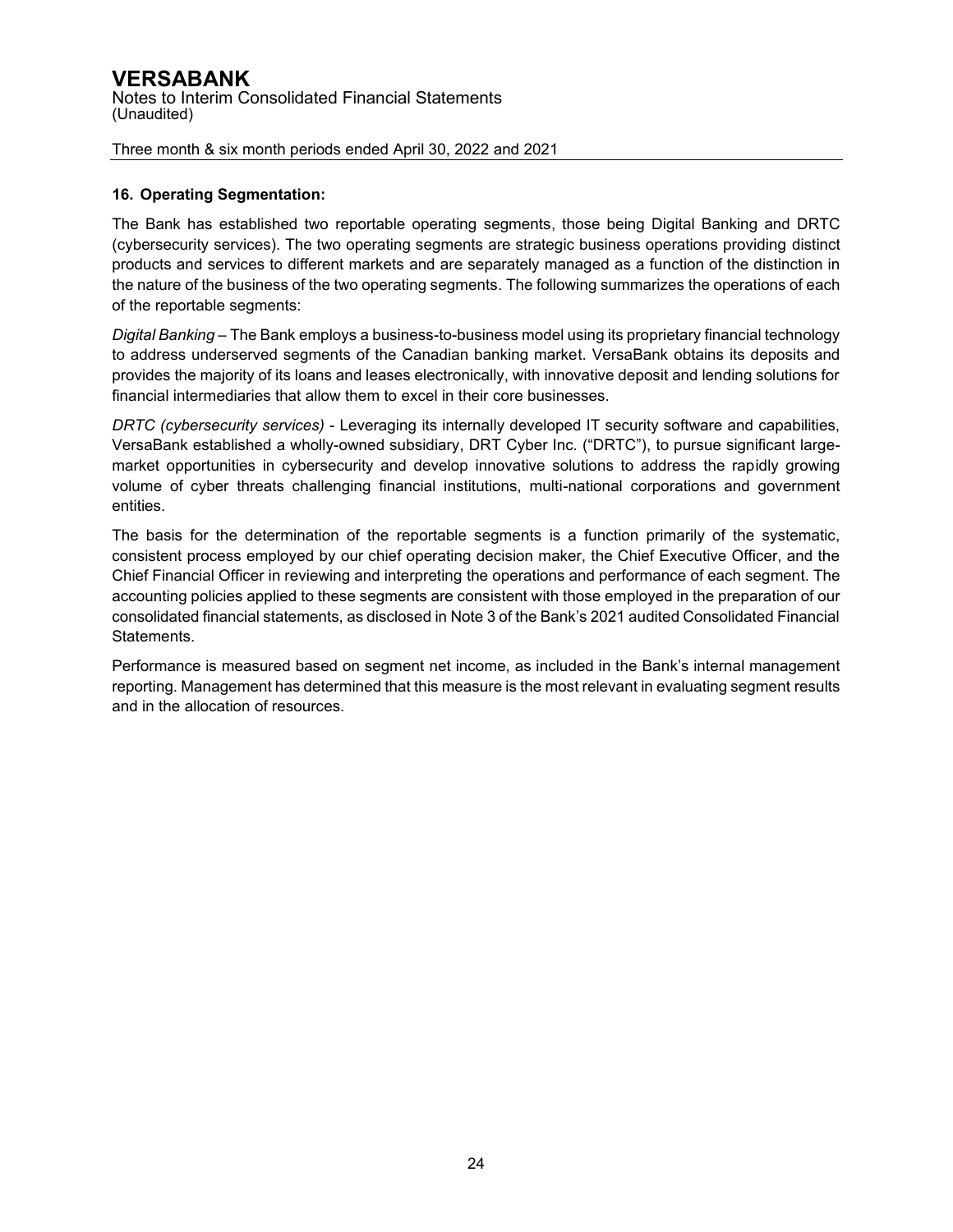Notes to Interim Consolidated Financial Statements (Unaudited)

#### Three month & six month periods ended April 30, 2022 and 2021

Following is information regarding the results of each reportable operating segment as at and three and six months ended April 30, 2022 and 2021:

(thousands of Canadian dollars)

| for the three months ended                |              |                |               | April 30, 2022           |               |                    |              |              | April 30, 2021 |              |    |                          |    |                          |    |              |  |
|-------------------------------------------|--------------|----------------|---------------|--------------------------|---------------|--------------------|--------------|--------------|----------------|--------------|----|--------------------------|----|--------------------------|----|--------------|--|
|                                           |              | <b>Digital</b> |               | <b>DRTC</b>              |               | Eliminations/      |              | Consolidated |                | Digital      |    | <b>DRTC</b>              |    | Eliminations/            |    | Consolidated |  |
|                                           |              | Banking        |               |                          |               | <b>Adjustments</b> |              |              |                | Banking      |    |                          |    | Adjustments              |    |              |  |
| Net interest income                       | \$.          | $17,242$ \$    |               | $\overline{\phantom{0}}$ | \$            |                    | \$.          | 17,242       | - \$           | 15,095       | \$ | $\overline{\phantom{a}}$ | \$ | $\overline{\phantom{a}}$ | \$ | 15,095       |  |
| Non-interest income                       |              |                |               | 1,434                    |               | (42)               |              | 1,393        |                |              |    | 915                      |    | (41)                     |    | 875          |  |
| Total revenue                             |              | 17,243         |               | 1,434                    |               | (42)               |              | 18,635       |                | 15,096       |    | 915                      |    | (41)                     |    | 15,970       |  |
| Provision for (recovery of) credit losses |              | 78             |               |                          |               |                    |              | 78           |                | (312)        |    |                          |    |                          |    | (312)        |  |
|                                           |              | 17,165         |               | 1,434                    |               | (42)               |              | 18,557       |                | 15,408       |    | 915                      |    | (41)                     |    | 16,282       |  |
| Non-interest expenses:                    |              |                |               |                          |               |                    |              |              |                |              |    |                          |    |                          |    |              |  |
| Salaries and benefits                     |              | 5,586          |               | 1,140                    |               |                    |              | 6,726        |                | 4,525        |    | 428                      |    |                          |    | 4,953        |  |
| General and administrative                |              | 3,761          |               | 300                      |               | (42)               |              | 4,019        |                | 2,237        |    | 187                      |    | (41)                     |    | 2,383        |  |
| Premises and equipment                    |              | 659            |               | 363                      |               |                    |              | 1,022        |                | 598          |    | 408                      |    |                          |    | 1,006        |  |
|                                           |              | 10,006         |               | 1,803                    |               | (42)               |              | 11,767       |                | 7,360        |    | 1,023                    |    | (41)                     |    | 8,342        |  |
| Income (loss) before income taxes         |              | 7,159          |               | (369)                    |               |                    |              | 6,790        |                | 8,048        |    | (108)                    |    |                          |    | 7,940        |  |
| Income tax provision                      |              | 1,744          |               | 103                      |               |                    |              | 1,847        |                | 2,153        |    | 43                       |    | $\overline{\phantom{a}}$ |    | 2,196        |  |
| Net income (loss)                         | $\mathbb{S}$ | $5,415$ \$     |               | $(472)$ \$               |               | ٠                  | $\mathbf{s}$ | 4,943        | \$             | 5,895        | \$ | $(151)$ \$               |    | $\overline{\phantom{0}}$ | \$ | 5,744        |  |
| <b>Total assets</b>                       |              | \$2,692,510    | $\mathbf{s}$  | 21,386                   | $\mathbf{\$}$ | (21, 750)          |              | \$2,692,146  |                | \$ 2,139,974 | S  | 17,777                   | \$ | (17, 994)                |    | \$2,139,757  |  |
|                                           |              |                |               |                          |               |                    |              |              |                |              |    |                          |    |                          |    |              |  |
| <b>Total liabilities</b>                  |              | \$2,347,610    | $\mathbf{\$}$ | 23,727                   | $\mathbb{S}$  | (20, 605)          |              | \$2,350,732  |                | \$1,888,732  | S  | 20,508                   | \$ | (16, 849)                |    | \$1,892,391  |  |
|                                           |              |                |               |                          |               |                    |              |              |                |              |    |                          |    |                          |    |              |  |

#### (thousands of Canadian dollars)

| for the six months ended                  |              |                |     | April 30, 2022 |                 |              |              | April 30, 2021 |             |     |                          |      |                          |    |              |  |  |
|-------------------------------------------|--------------|----------------|-----|----------------|-----------------|--------------|--------------|----------------|-------------|-----|--------------------------|------|--------------------------|----|--------------|--|--|
|                                           |              | <b>Digital</b> |     | <b>DRTC</b>    | Eliminations/   |              | Consolidated |                | Digital     |     | <b>DRTC</b>              |      | Eliminations/            |    | Consolidated |  |  |
|                                           |              | <b>Banking</b> |     |                | Adjustments     |              |              |                | Banking     |     |                          |      | Adjustments              |    |              |  |  |
| Net interest income                       | \$.          | $34,127$ \$    |     |                | \$              | $\mathbb{S}$ | 34,127       | \$             | 29,469      | \$  | $\overline{\phantom{a}}$ | \$   |                          | \$ | 29,469       |  |  |
| Non-interest income                       |              | $\overline{2}$ |     | 2,855          | (83)            |              | 2,774        |                | (16)        |     | 2,008                    |      | (69)                     |    | 1,923        |  |  |
| Total revenue                             |              | 34,129         |     | 2,855          | (83)            |              | 36,901       |                | 29,453      |     | 2,008                    |      | (69)                     |    | 31,392       |  |  |
| Provision for (recovery of) credit losses |              | 80             |     |                |                 |              | 80           |                | (255)       |     |                          |      |                          |    | (255)        |  |  |
|                                           |              | 34,049         |     | 2,855          | (83)            |              | 36,821       |                | 29,708      |     | 2,008                    |      | (69)                     |    | 31,647       |  |  |
| Non-interest expenses:                    |              |                |     |                |                 |              |              |                |             |     |                          |      |                          |    |              |  |  |
| Salaries and benefits                     |              | 11,025         |     | 1,784          |                 |              | 12,809       |                | 9,223       |     | 760                      |      |                          |    | 9,983        |  |  |
| General and administrative                |              | 7,243          |     | 483            | (83)            |              | 7,643        |                | 4,299       |     | 492                      |      | (69)                     |    | 4,722        |  |  |
| Premises and equipment                    |              | 1,241          |     | 710            |                 |              | 1,951        |                | 1,168       |     | 556                      |      |                          |    | 1,724        |  |  |
|                                           |              | 19,509         |     | 2,977          | (83)            |              | 22,403       |                | 14,690      |     | 1,808                    |      | (69)                     |    | 16,429       |  |  |
| Income (loss) before income taxes         |              | 14,540         |     | (122)          |                 |              | 14,418       |                | 15,018      |     | 200                      |      |                          |    | 15,218       |  |  |
| Income tax provision                      |              | 3,706          |     | 203            |                 |              | 3,909        |                | 4,006       |     | 178                      |      |                          |    | 4,184        |  |  |
| Net income (loss)                         | $\mathbf{s}$ | 10,834         | -\$ | $(325)$ \$     |                 | \$.          | 10,509       | \$             | $11,012$ \$ |     | $22 \quad$               |      | $\overline{\phantom{a}}$ | \$ | 11,034       |  |  |
|                                           |              |                |     |                |                 |              |              |                |             |     |                          |      |                          |    |              |  |  |
| <b>Total assets</b>                       | \$2,692,510  |                | \$  | 21,386         | \$<br>(21,750)  |              | \$2,692,146  |                | \$2,139,974 | \$. | 17,777                   | \$   | (17, 994)                |    | \$2,139,757  |  |  |
| <b>Total liabilities</b>                  | \$2,347,610  |                | -S  | 23,727         | \$<br>(20, 605) |              | \$2,350,732  | \$             | .888,732    | S   | 20,508                   | - \$ | (16,849)                 | \$ | 1,892,391    |  |  |

While the Bank has operations in the US, primarily through its DRTC operations, as at April 30, 2022 substantially all of the Bank's current earnings and assets are based in Canada.